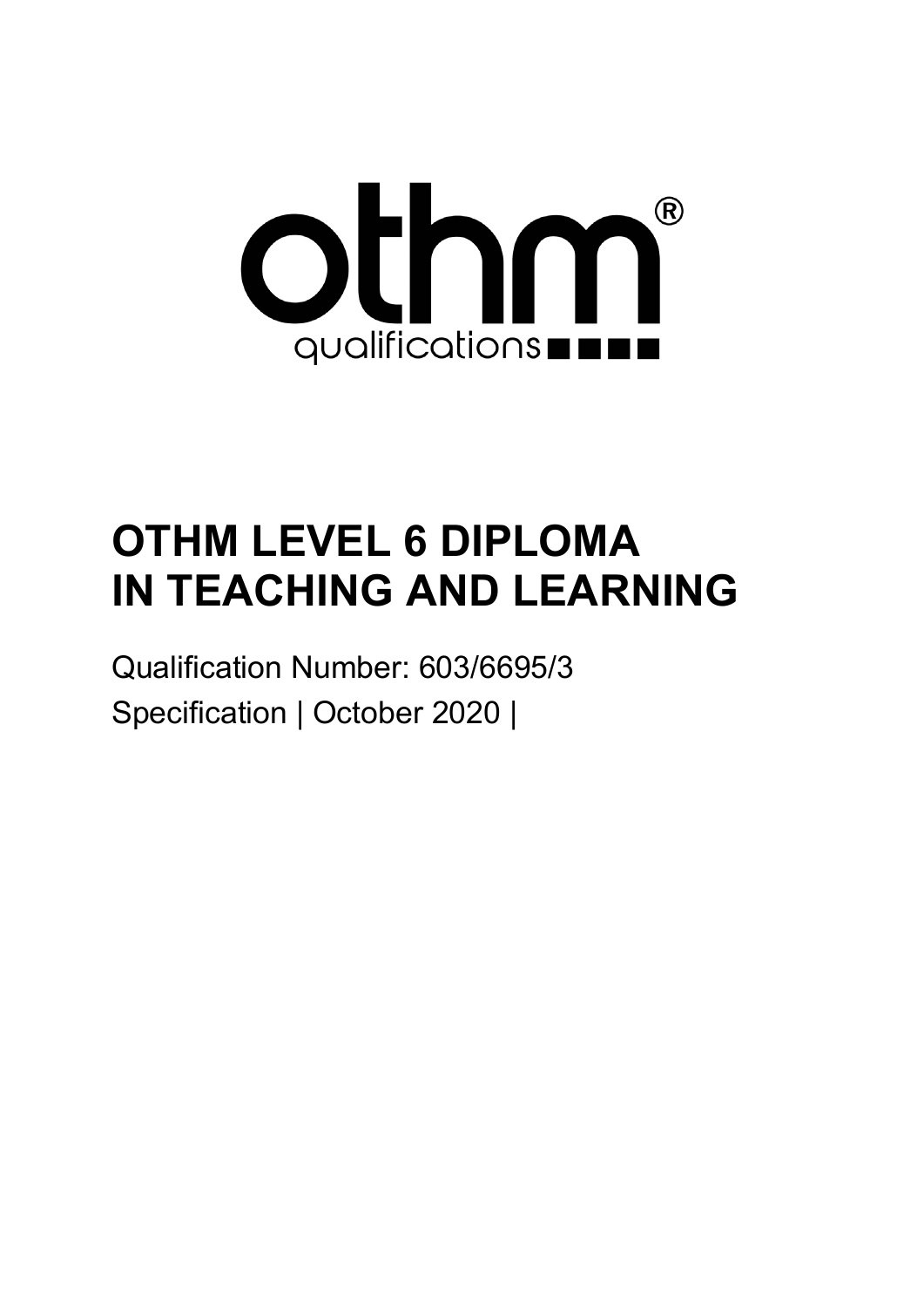### **TABLE OF CONTENTS**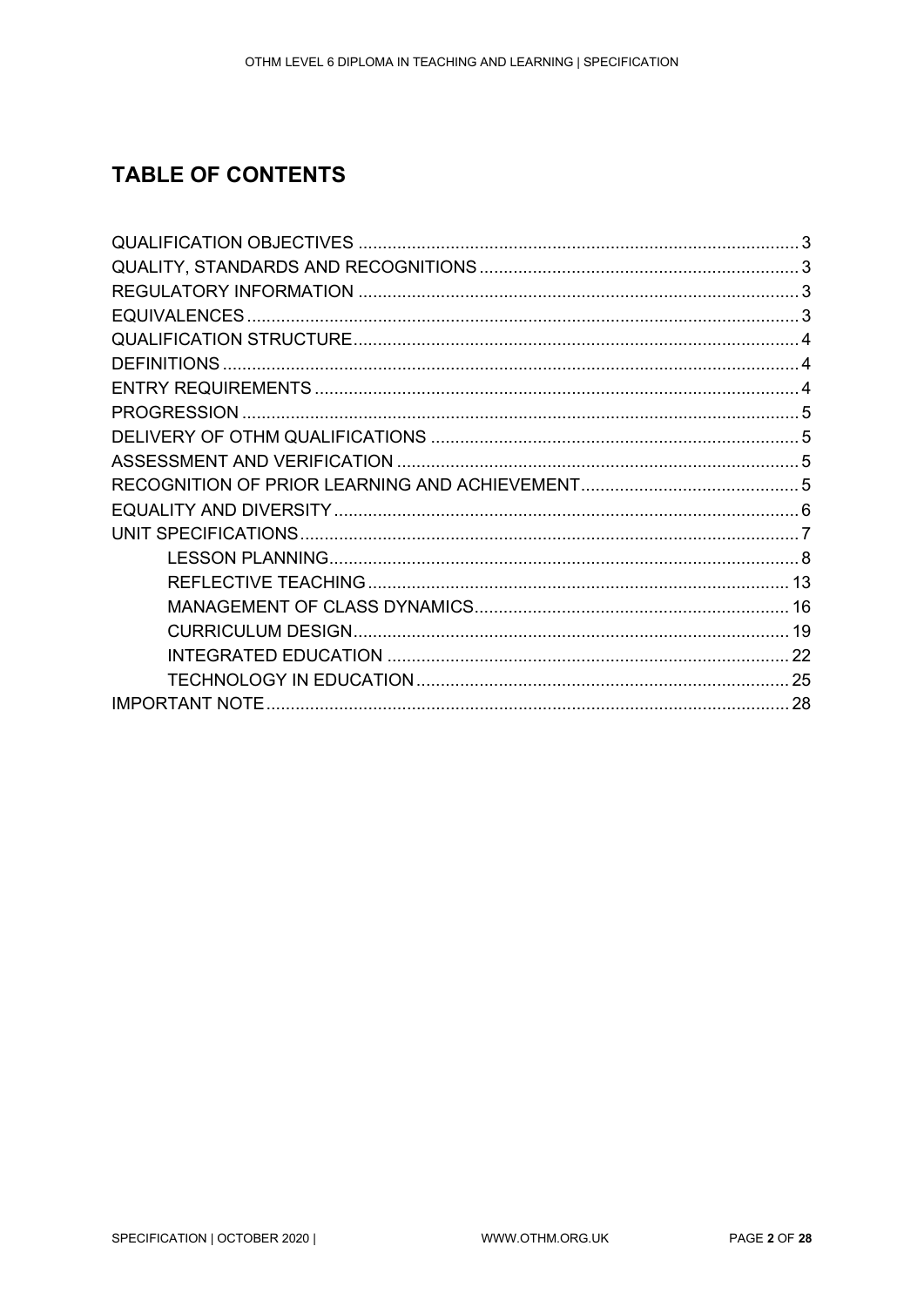# <span id="page-2-0"></span>**QUALIFICATION OBJECTIVES**

The objective of the OTHM Level 6 Diploma in Teaching and Learning is to develop learners understanding of the theory and practice involved in education. It provides learners with an opportunity to engage with the challenges facing professionals and policy makers in their own country. It will provide knowledge that underpins the ability to work as an effective practitioner in the education sector. It combines both theoretical and practical knowledge in the education profession and will develop and enhance knowledge and skills in the areas of curriculum planning, effective performance, action research and development. Learners will be able to work in a variety of roles within education and/or management.

Successful completion of the OTHM Level 6 Diploma in Teaching and Learning qualification enables learners to progress into or within employment and/or continue their study towards a relevant Degree or Masters programme with advanced standing.

# <span id="page-2-1"></span>**QUALITY, STANDARDS AND RECOGNITIONS**

OTHM Qualifications are approved and regulated by Ofqual (Office of Qualifications and Examinations Regulation). Visit the register of [Regulated Qualifications.](http://register.ofqual.gov.uk/)

OTHM has progression arrangements with several UK universities that acknowledges the ability of learners after studying Level 3-7 qualifications to be considered for advanced entry into corresponding degree year/top up and Master's/top-up programmes.

### <span id="page-2-2"></span>**REGULATORY INFORMATION**

| <b>Qualification Title</b>            | OTHM Level 6 Diploma in Teaching and Learning |
|---------------------------------------|-----------------------------------------------|
| <b>Qualification Ref. Number</b>      | 603/6695/3                                    |
| <b>Regulation Start Date</b>          | 12/10/2020                                    |
| <b>Operational Start Date</b>         | 15/10/2020                                    |
| <b>Duration</b>                       | 1 Year                                        |
| <b>Total Credit Value</b>             | 120 Credits                                   |
| <b>Total Qualification Time (TQT)</b> | 1200 Hours                                    |
| <b>Guided Leaning Hours (GLH)</b>     | 480 Hours                                     |
| Sector Subject Area (SSA)             | 13.1 Teaching and lecturing                   |
| <b>Overall Grading Type</b>           | Pass / Fail                                   |
| <b>Assessment Methods</b>             | Coursework                                    |
| Language of Assessment                | English                                       |

# <span id="page-2-3"></span>**EQUIVALENCES**

OTHM qualifications at RQF Level 6 represent practical knowledge, skills, capabilities and competences that are assessed in academic terms as being equivalent to Bachelor's Degrees with Honours, Bachelor's Degrees, Professional Graduate Certificate in Education (PGCE), Graduate Diplomas and Graduate Certificates.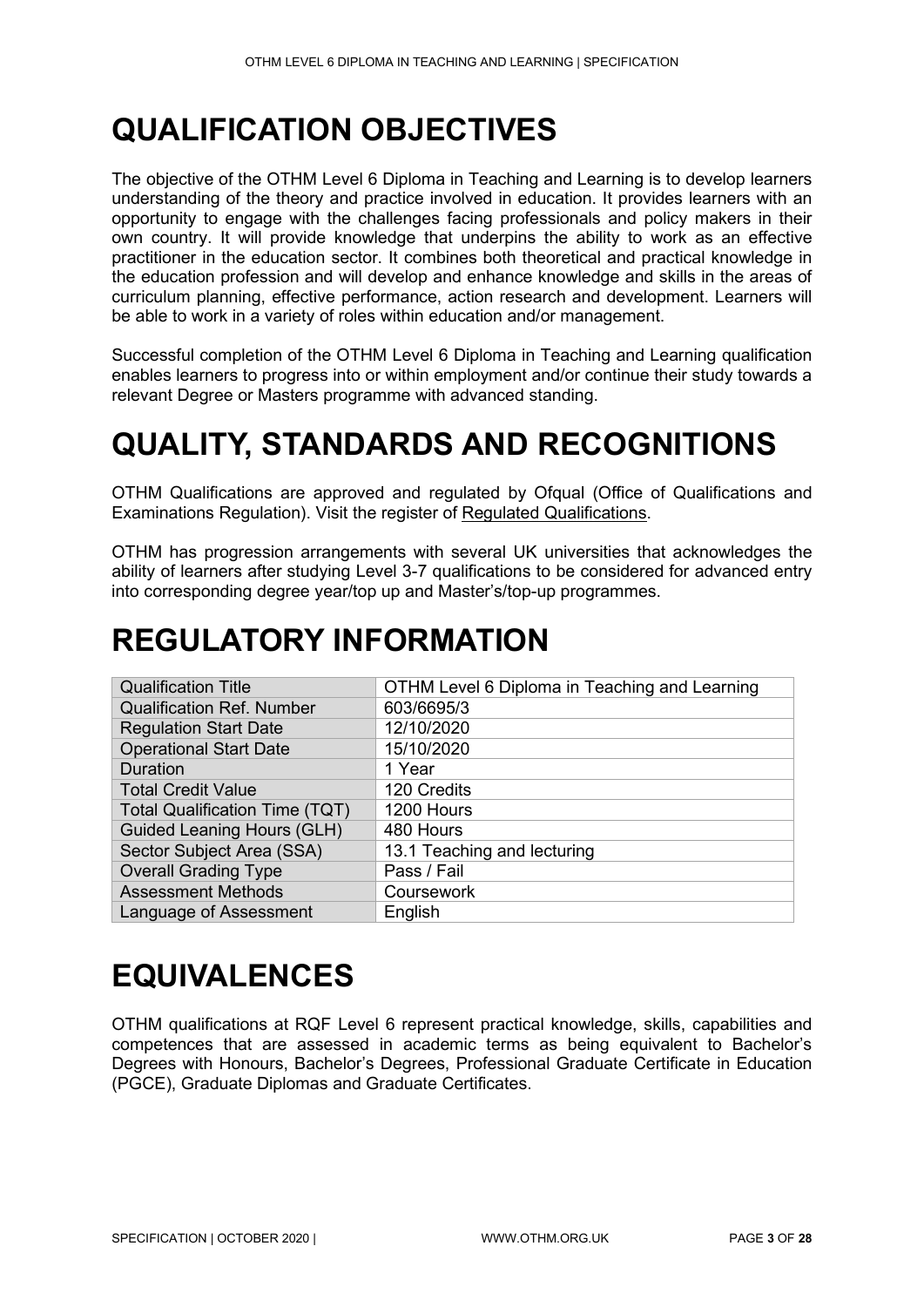# <span id="page-3-0"></span>**QUALIFICATION STRUCTURE**

The OTHM Level 6 Diploma in Teaching and Learning qualification consists of 6 mandatory units, for a combined total of 120 credits, 1200 hours Total Qualification Time (TQT) and 480 Guided Learning Hours (GLH) for the completed qualification.

| Unit Ref. No. | <b>Mandatory Unit Titles</b>        | Credit | <b>GLH</b> | <b>TQT</b> |
|---------------|-------------------------------------|--------|------------|------------|
| R/618/4986    | Lesson Planning                     | 20     | 80         | 200        |
| Y/618/4987    | <b>Reflective Teaching</b>          | 20     | 80         | 200        |
| D/618/4988    | <b>Management of Class Dynamics</b> | 20     | 80         | 200        |
| H/618/4989    | <b>Curriculum Design</b>            | 20     | 80         | 200        |
| Y/618/4990    | Integrated Education                | 20     | 80         | 200        |
| D/618/4991    | <b>Technology in Education</b>      | 20     | 80         | 200        |

# <span id="page-3-1"></span>**DEFINITIONS**

**Total Qualification Time (TQT)** is the number of notional hours which represents an estimate of the total amount of time that could reasonably be expected to be required in order for a learner to achieve and demonstrate the achievement of the level of attainment necessary for the award of a qualification.

*Total Qualification Time is comprised of the following two elements –*

- *a) the number of hours which an awarding organisation has assigned to a qualification for Guided Learning, and*
- *b) an estimate of the number of hours a Learner will reasonably be likely to spend in preparation, study or any other form of participation in education or training, including assessment, which takes place as directed by – but, unlike Guided Learning, not under the Immediate Guidance or Supervision of – a lecturer, supervisor, tutor or other appropriate provider of education or training.*

*(Ofqual 15/5775 September 2015)*

**Guided Learning Hours (GLH)** are defined as the hours that a teacher, lecturer or other member of staff is available to provide immediate teaching support or supervision to a student working towards a qualification.

**Credit value** is defined as being the number of credits that may be awarded to al learner for the successful achievement of the learning outcomes of a unit. One credit is equal to 10 hours of TQT.

### <span id="page-3-2"></span>**ENTRY REQUIREMENTS**

For entry onto the OTHM Level 6 Diploma in Teaching and Learning qualification, learners must:

- possess a relevant NQF/QCF/RQF Level 5 diploma or equivalent recognised qualification
- be 18 years or older at the beginning of the course or

• be mature learners (over 21) with management experience (learners must check with the delivery centre regarding this experience prior to registering for the programme)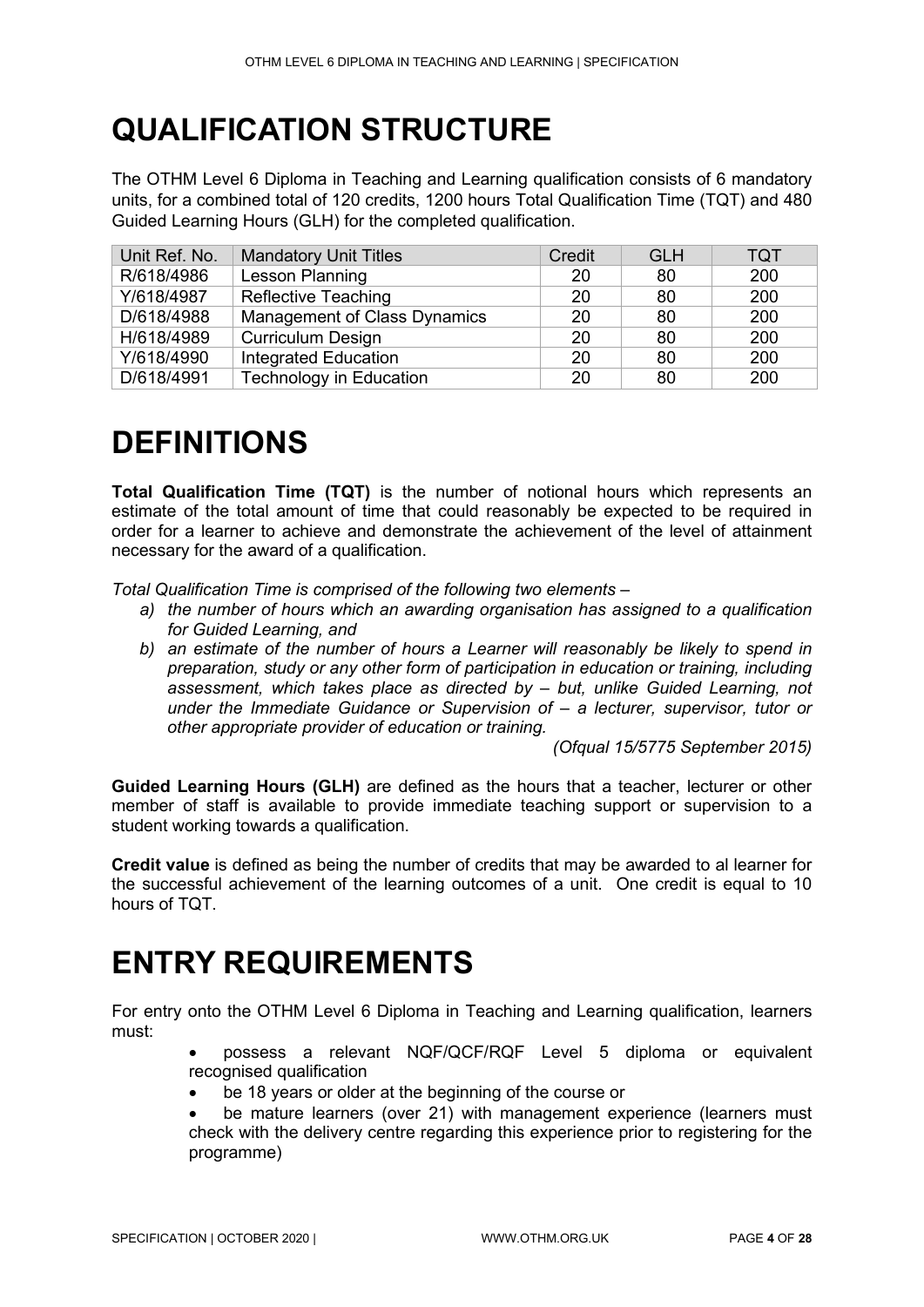**English requirements:** If a learner is not from a majority English-speaking country must provide evidence of English language competency. For more information visit the [English](http://othm.org.uk/english-language.html)  [Language Expectations](http://othm.org.uk/english-language.html) page.

# <span id="page-4-0"></span>**PROGRESSION**

Achieving the OTHM Level 6 Diploma in Teaching and Learning qualification enables learners to progress into or within employment and/or continue their further study.

## <span id="page-4-1"></span>**DELIVERY OF OTHM QUALIFICATIONS**

OTHM do not specify the mode of delivery for its qualifications, therefore OTHM Centres are free to deliver this qualification using any mode of delivery that meets the needs of their learners. However, OTHM Centres should consider the learners' complete learning experience when designing the delivery of programmes.

OTHM Centres must ensure that the chosen mode of delivery does not unlawfully or unfairly discriminate, whether directly or indirectly, and that equality of opportunity is promoted. Where it is reasonable and practicable to do so, it will take steps to address identified inequalities or barriers that may arise.

Guided Learning Hours (GLH) which are listed in each unit gives the Centres the number of hours of teacher-supervised or direct study time likely to be required to teach that unit.

## <span id="page-4-2"></span>**ASSESSMENT AND VERIFICATION**

All units within this qualification are internally assessed by the centre and externally verified by OTHM. The qualifications are criterion referenced, based on the achievement of all the specified learning outcomes.

To achieve a 'pass' for a unit, learners must provide evidence to demonstrate that they have fulfilled all the learning outcomes and meet the standards specified by all assessment criteria. Judgement that the learners have successfully fulfilled the assessment criteria is made by the assessor.

The assessor should provide an audit trail showing how the judgement of the learners' overall achievement has been arrived at.

### <span id="page-4-3"></span>**RECOGNITION OF PRIOR LEARNING AND ACHIEVEMENT**

Recognition of Prior Learning (RPL) is a method of assessment that considers whether learners can demonstrate that they can meet the assessment requirements for a unit through knowledge, understanding or skills they already possess and do not need to develop through a course of learning.

RPL policies and procedures have been developed over time, which has led to the use of a number of terms to describe the process. Among the most common are:

- Accreditation of Prior Learning (APL)
- Accreditation of Prior Experiential Learning (APEL)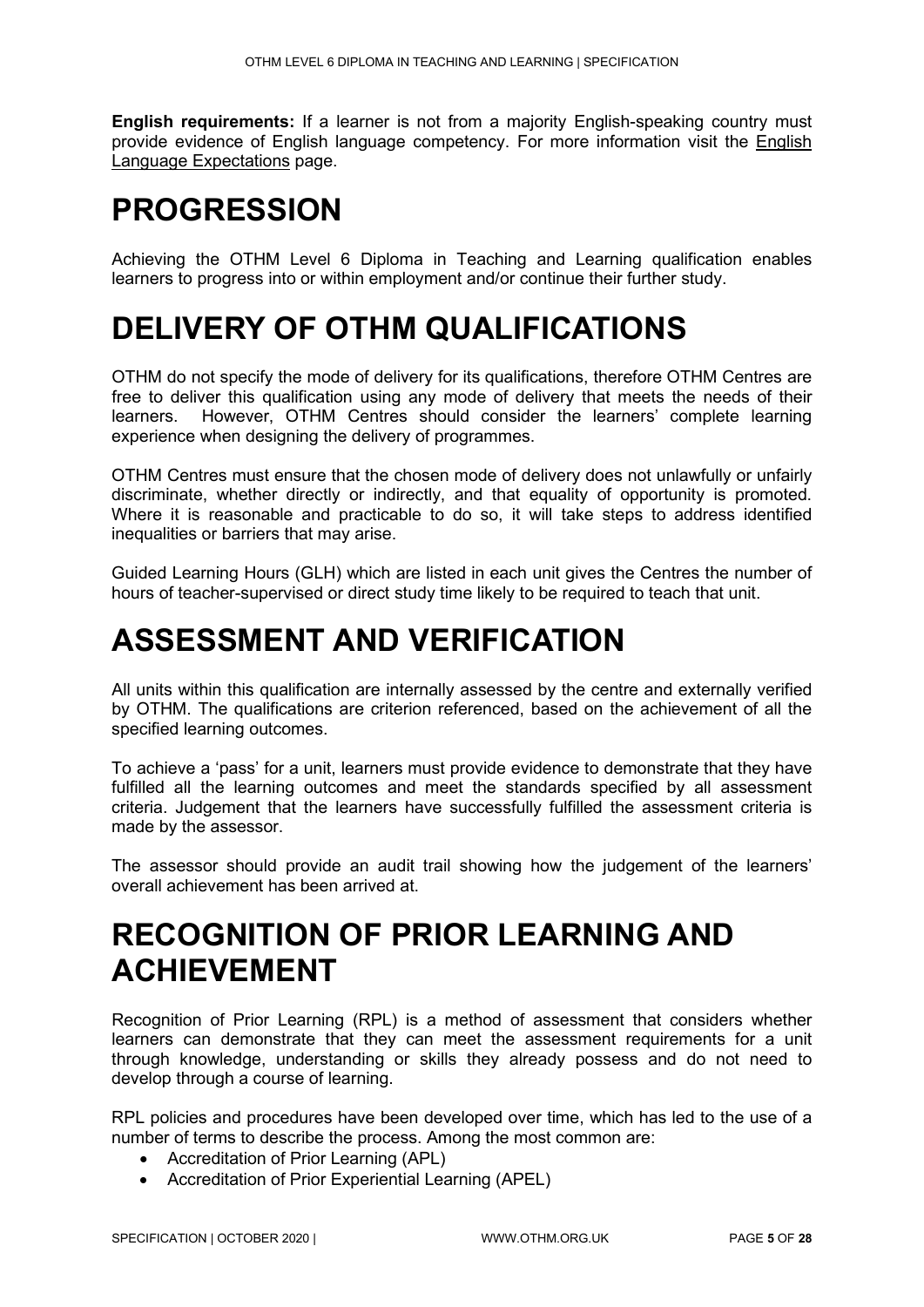- Accreditation of Prior Achievement (APA)
- Accreditation of Prior Learning and Achievement (APLA)

All evidence must be evaluated with reference to the stipulated learning outcomes and assessment criteria against the respective unit(s). The assessor must be satisfied that the evidence produced by the learner meets the assessment standard established by the learning outcome and its related assessment criteria at that particular level.

Most often RPL will be used for units. It is not acceptable to claim for an entire qualification through RPL. Where evidence is assessed to be only sufficient to cover one or more learning outcomes, or to partly meet the need of a learning outcome, then additional assessment methods should be used to generate sufficient evidence to be able to award the learning outcome(s) for the whole unit. This may include a combination of units where applicable.

## <span id="page-5-0"></span>**EQUALITY AND DIVERSITY**

OTHM provides equality and diversity training to staff and consultants. This makes clear that staff and consultants must comply with the requirements of the Equality Act 2010, and all other related equality and diversity legislation, in relation to our qualifications.

We develop and revise our qualifications to avoid, where possible, any feature that might disadvantage learners because of their age, disability, gender, pregnancy or maternity, race, religion or belief, and sexual orientation.

If a specific qualification requires a feature that might disadvantage a particular group (e.g. a legal requirement regarding health and safety in the workplace), we will clarify this explicitly in the qualification specification.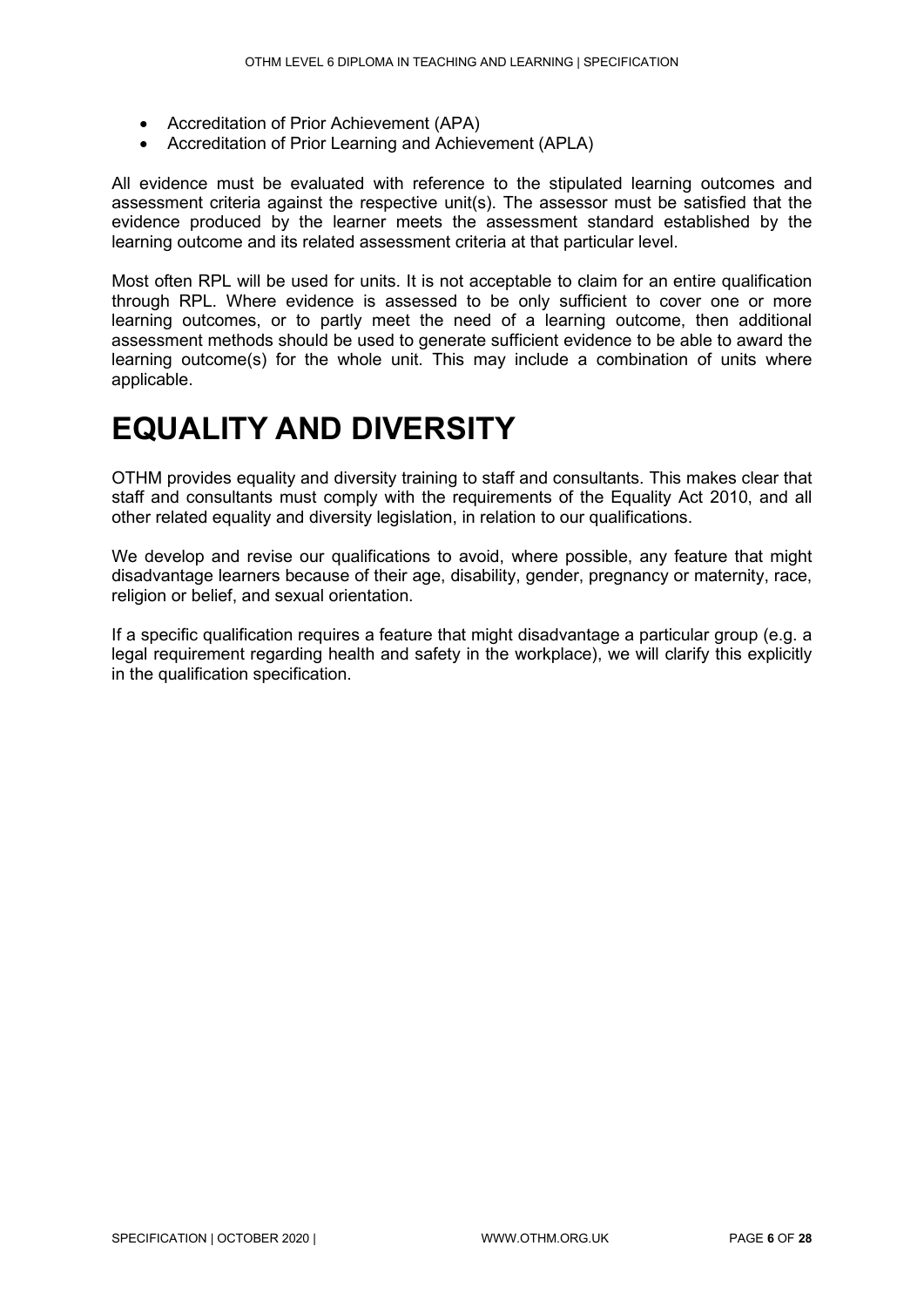# <span id="page-6-0"></span>**UNIT SPECIFICATIONS**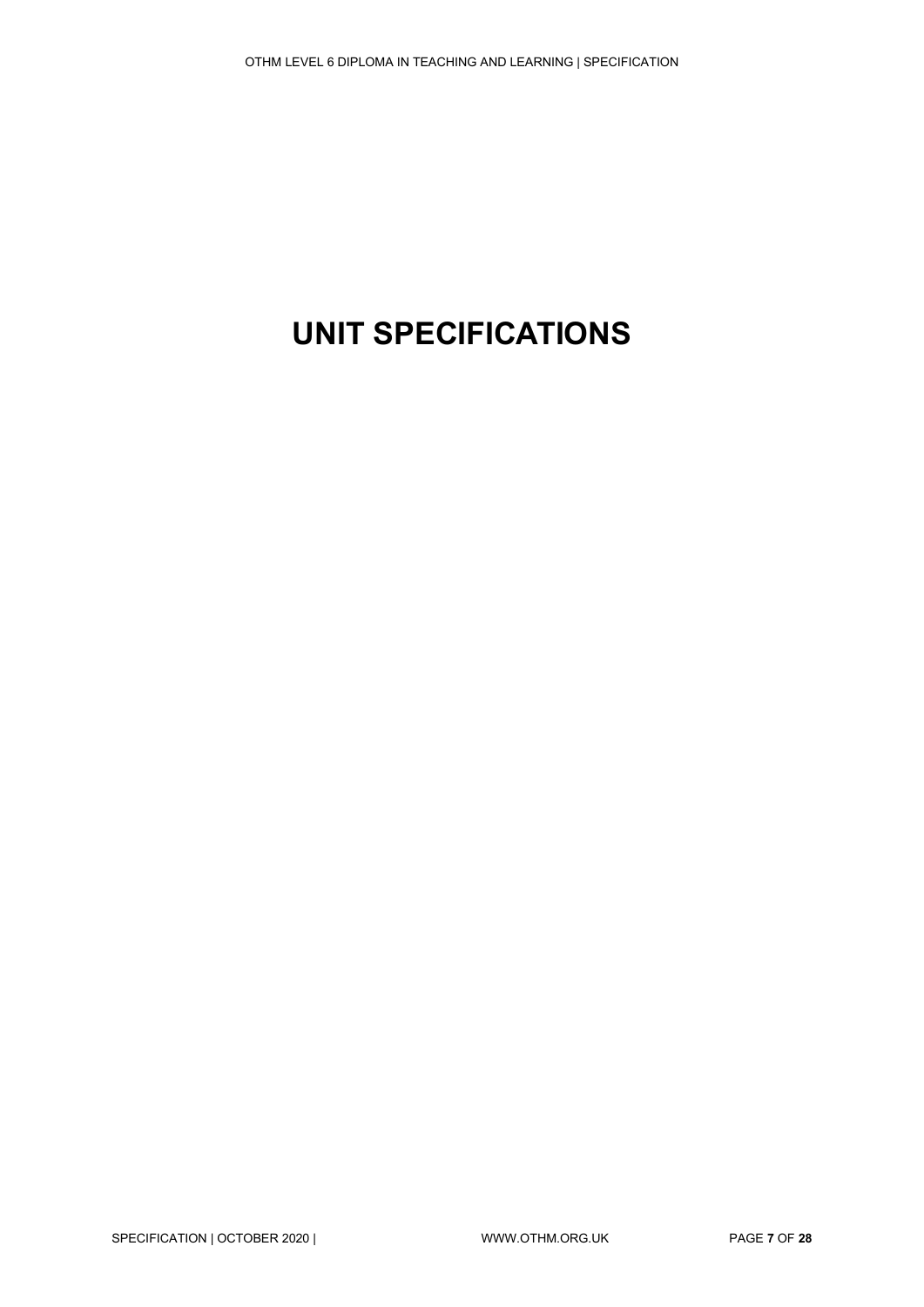### **LESSON PLANNING**

| Unit Reference Number                 | R/618/4986                  |
|---------------------------------------|-----------------------------|
| Unit Title                            | Lesson Planning             |
| Unit Level                            |                             |
| <b>Number of Credits</b>              | 20                          |
| <b>Total Qualification Time (TQT)</b> | 200 hours                   |
| <b>Guided Learning Hours (GLH)</b>    | 80 hours                    |
| Mandatory / Optional                  | Mandatory                   |
| Sector Subject Area (SSA)             | 13.1 Teaching and lecturing |
| <b>Unit Grading Structure</b>         | Pass / Fail                 |

### **Unit Aims**

The aim of this unit is to provide learners with an understanding of the skills and knowledge needed to plan lessons effectively so that learners are engaged, can progress and can achieve the aims of the lessons. The unit will also develop the learner's knowledge of the principles and practices that underpin assessment and evaluation.

### <span id="page-7-0"></span>**Learning Outcomes, Assessment Criteria and Indicative Content**

| Learning Outcomes -            | Assessment Criteria -                                                                                                                                                                                       | Indicative content                                                                                                                                                                                                                                                                                                                                                                                                                                                                  |
|--------------------------------|-------------------------------------------------------------------------------------------------------------------------------------------------------------------------------------------------------------|-------------------------------------------------------------------------------------------------------------------------------------------------------------------------------------------------------------------------------------------------------------------------------------------------------------------------------------------------------------------------------------------------------------------------------------------------------------------------------------|
| The learner will:              | The learner can:                                                                                                                                                                                            |                                                                                                                                                                                                                                                                                                                                                                                                                                                                                     |
| 1. Understand lesson planning. | 1.1 Explain the aim of lesson planning.<br>1.2 Describe the characteristics of an effective lesson<br>plan.<br>1.3 Describe how to design lesson plans that<br>incorporate the goals and needs of learners. | Learner needs, inclusion, diversity in range of<br>styles and approaches, defined goals, building<br>understanding, developing skills, individual<br>needs, learner-centred, opportunities for<br>individualised and blended learning, self-directed<br>study, integrated assessment opportunities,<br>minimum core embedding.<br>• Resource availability, coverage of learning<br>needs, role in developing skills, knowledge and<br>understanding, attitudinal change, purposeful |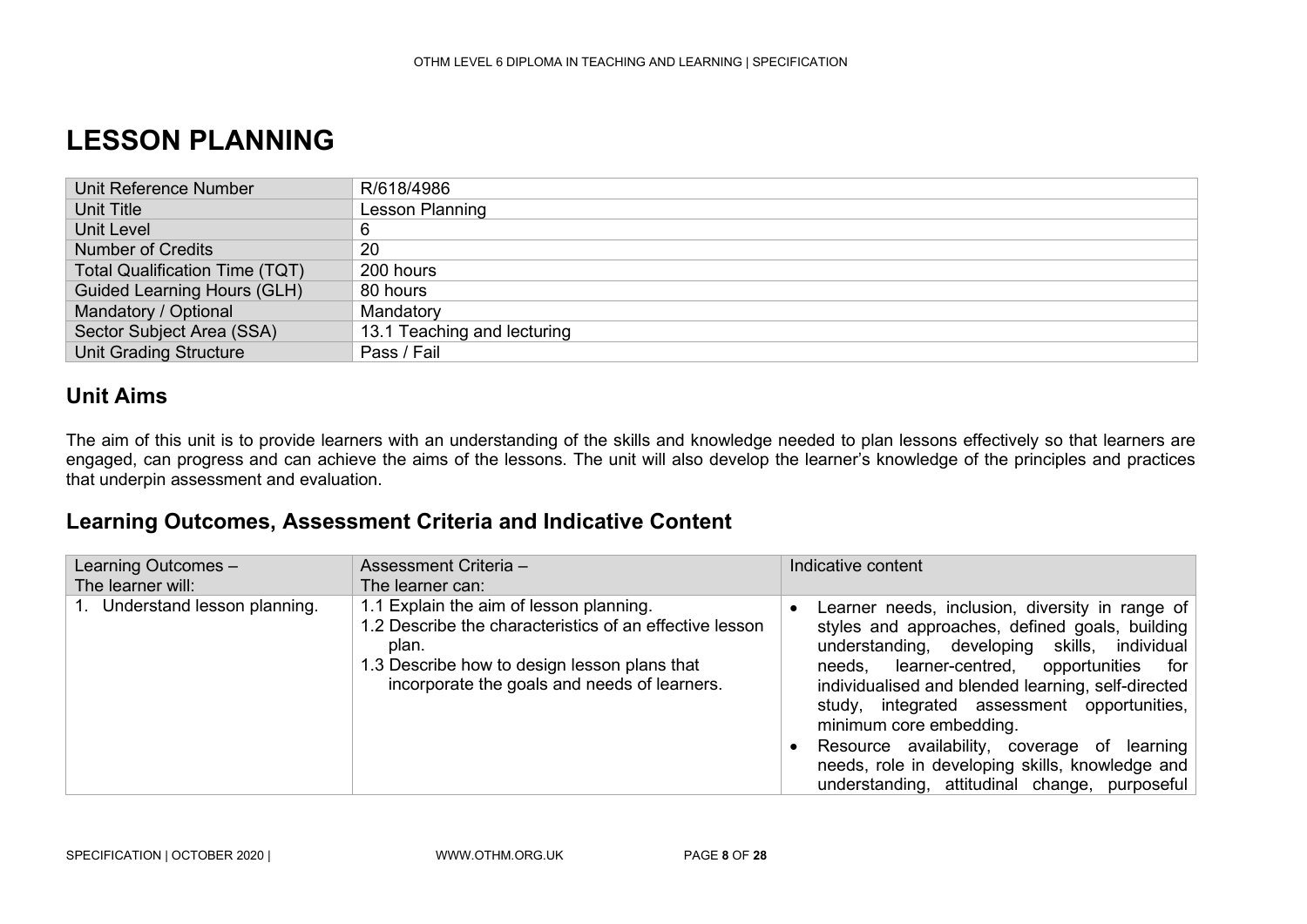|                                                                                                                |                                                                                                                                                                                                                                                   | content, currency of practice and knowledge,<br>adaptation requirements, stimulating, impact,<br>facilitating action and interaction, suitability for<br>individuals, appropriate language, terminology<br>and imagery, provision of choice, contributes to<br>achievement, effective use of IT to enhance<br>learning, identifying and managing risks                                                                                                                              |
|----------------------------------------------------------------------------------------------------------------|---------------------------------------------------------------------------------------------------------------------------------------------------------------------------------------------------------------------------------------------------|-------------------------------------------------------------------------------------------------------------------------------------------------------------------------------------------------------------------------------------------------------------------------------------------------------------------------------------------------------------------------------------------------------------------------------------------------------------------------------------|
| Understand theories of<br>2 <sup>1</sup><br>teaching and learning to be<br>considered when lesson<br>planning. | 2.1 Analyse learning styles and learning taxonomies<br>to be included when planning a lesson.<br>2.2 Explain how lesson plans incorporate learning<br>styles and taxonomies.<br>2.3 Explain how to ensure lesson plans are inclusive.             | Learning styles, motivation, Maslow's Theory of<br>$\bullet$<br>Basic Needs, Herzberg's Motivational Theory.<br>Learning Taxonomies: Blooms, Andersons,<br>Finks, SOLO.<br>Inclusivity: environment: location, layout, lighting,<br>ventilation, risk assessment,<br>appropriately<br>maintained, equipment checks, appropriately<br>experienced and qualified staff, positive use of<br>authority, action against discrimination, actively<br>engaging, structured and purposeful. |
| Understand how to create<br>3.<br>lesson plans.                                                                | 3.1 Explain how to prepare an effective lesson plan.<br>3.2 Analyse the need for flexibility and adaptability in<br>the design of lesson plans.<br>3.3 Explain how lesson plan design affects the<br>delivery of inclusive teaching and learning. | The design of initial, diagnostic, formative and<br>summative assessments. Inclusive teaching and<br>learning, equality and diversity, fitness-for-<br>purpose, supplementing auditory with visual and<br>hands-on, varied range of materials or tools for<br>practical activities, varying style of presentation<br>slides, meeting specific needs.                                                                                                                                |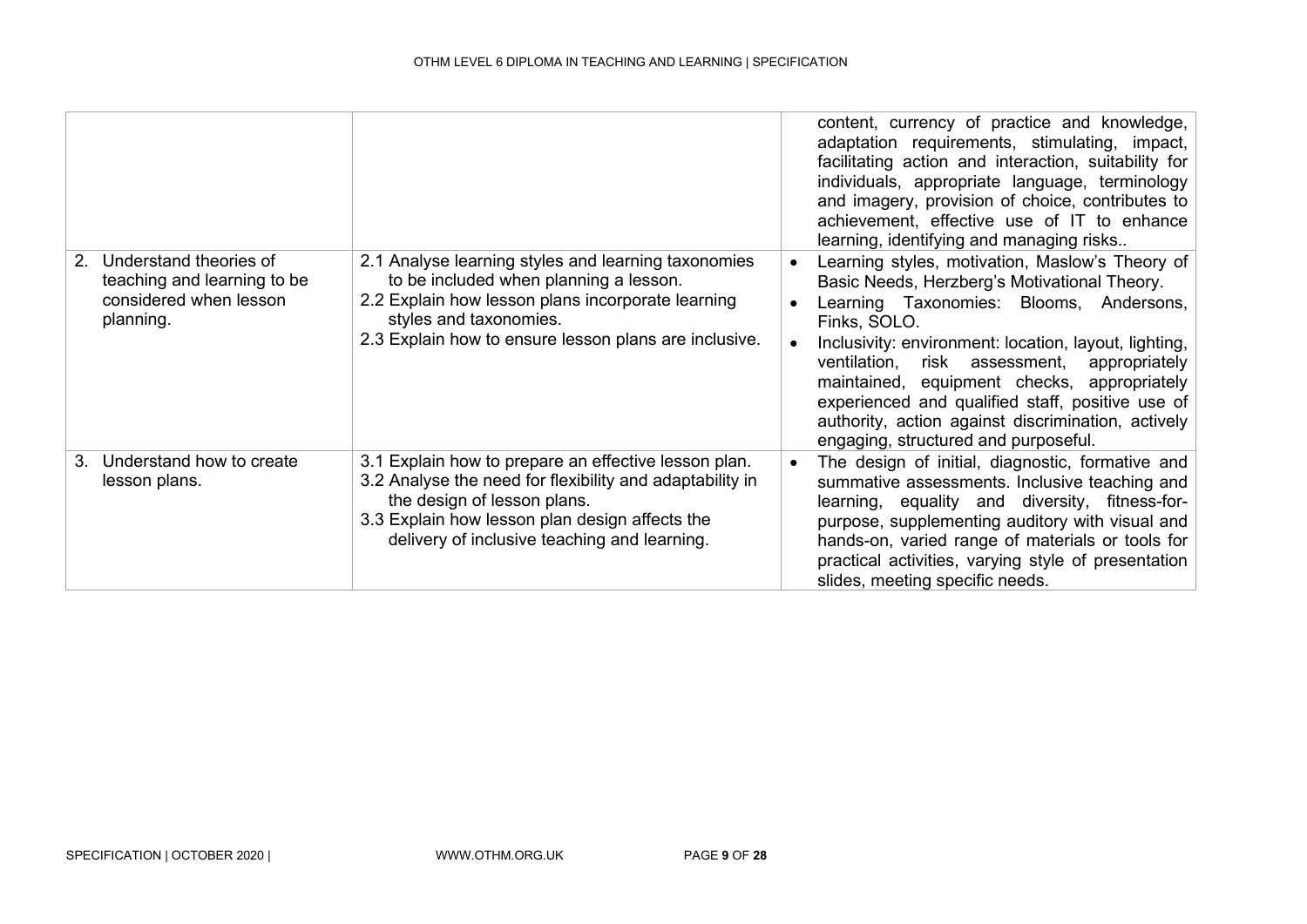| 4. | Be able to apply theories of<br>teaching and learning to lesson<br>planning.           | 4.1 Design a lesson plan that meets the individual<br>needs of learners.<br>4.2 Use lesson plans to monitor learners'<br>achievements and progress.<br>4.3 Explain how to enable learners and others to<br>provide feedback to inform lesson planning.                                                                                       | $\bullet$                           | Informal, opportunities for self-and peer<br>assessment, link between learning and<br>assessment, engaging learners, developing<br>learner assessment skills, individual needs,<br>provide current and suitable guidance,<br>opportunities to practise or repeat assessment,<br>study in preparation for assessment, additional<br>support if required.<br>Formal, holistic, use of naturally occurring<br>evidence, measure of knowledge, gauge skills<br>level, demonstrating understanding,<br>standardised against assessment or<br>performance criteria, set goals.<br>Reporting and recording outcomes, completion<br>of units, examination results, summative<br>statement or reporting, action plan, sharing<br>paper-based tracking and logging, reporting on<br>group or individual progress. |
|----|----------------------------------------------------------------------------------------|----------------------------------------------------------------------------------------------------------------------------------------------------------------------------------------------------------------------------------------------------------------------------------------------------------------------------------------------|-------------------------------------|---------------------------------------------------------------------------------------------------------------------------------------------------------------------------------------------------------------------------------------------------------------------------------------------------------------------------------------------------------------------------------------------------------------------------------------------------------------------------------------------------------------------------------------------------------------------------------------------------------------------------------------------------------------------------------------------------------------------------------------------------------------------------------------------------------|
|    | 5. Understand the application of<br>assessment and evaluation<br>when lesson planning. | 5.1 Define:<br>assessment<br>evaluation.<br>5.2 Analyse the use of different methods of<br>assessment and evaluation.<br>5.3 Explain the use of differentiated assessments to<br>incorporate the individual needs of learners.<br>5.4 Explain how analysis of assessment and<br>evaluation results can be used to inform lesson<br>planning. | $\bullet$<br>$\bullet$<br>$\bullet$ | Informal,<br>opportunities for self-and<br>peer<br>link<br>between<br>learning<br>assessment,<br>and<br>assessment, engaging learners, developing<br>learner assessment skills, individual needs,<br>suitable<br>provide<br>current<br>and<br>guidance,<br>opportunities to practise or repeat assessment,<br>study in preparation for assessment, additional<br>support if required.<br>Formal, holistic, use of naturally occurring<br>evidence, measure of knowledge, gauge skills<br>demonstrating<br>level,<br>understanding,<br>standardised<br>against<br>assessment<br>or.<br>performance criteria, set goals.<br>The design of initial, diagnostic, formative and<br>summative assessments.<br>Equality and diversity, fitness-for-purpose,<br>supplementing auditory with visual and hands-   |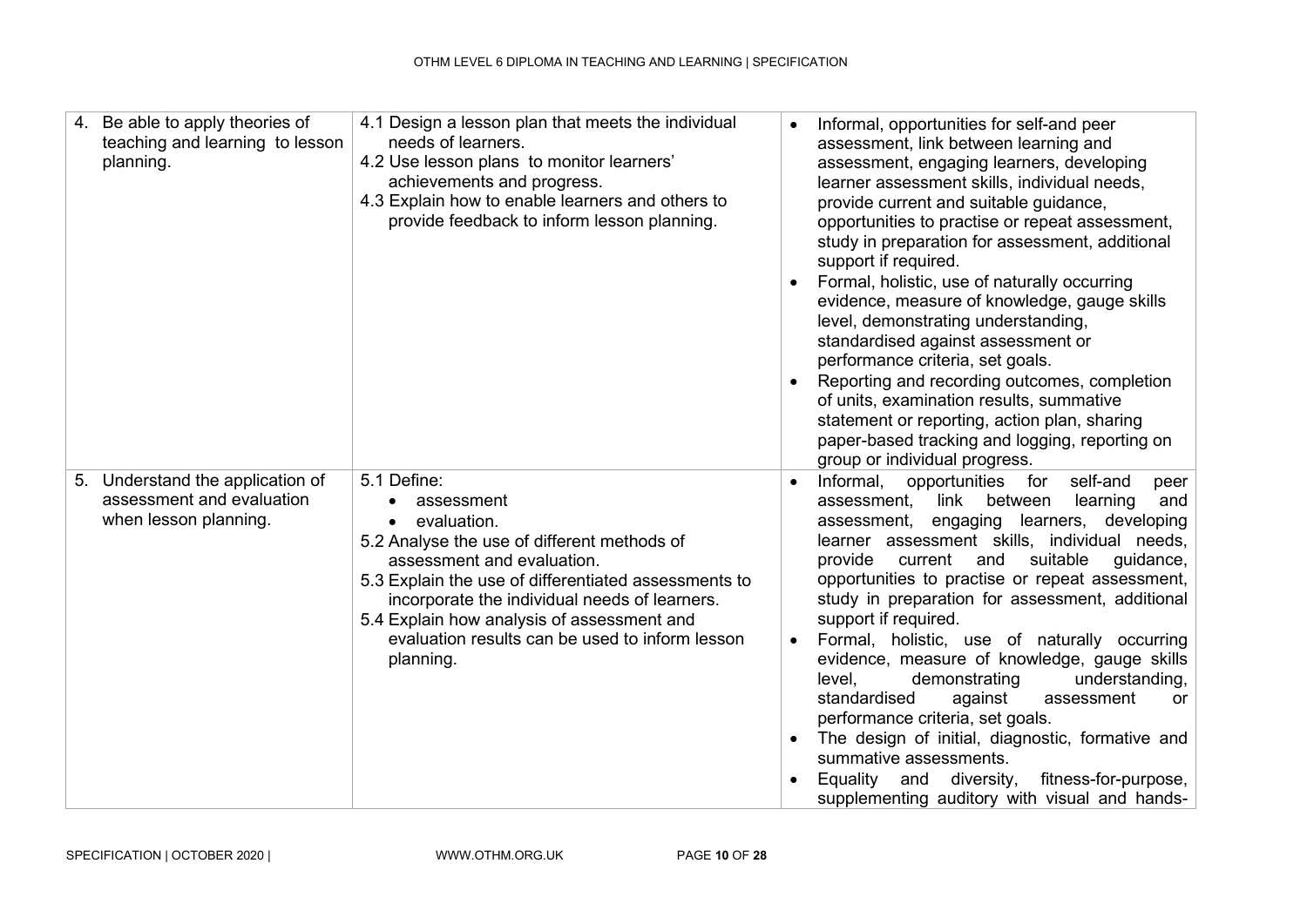| learner-centred process; progression<br>opportunities; identifying and addressing<br>knowledge or skills gaps; liaison with<br>inspectors/awarding organisation/funding |  | on, varied range of materials or tools for<br>practical activities, varying style of presentation<br>slides, meeting specific needs.<br>Competence; knowledge; confidence;<br>experience; time; resources; empathy; other |
|-------------------------------------------------------------------------------------------------------------------------------------------------------------------------|--|---------------------------------------------------------------------------------------------------------------------------------------------------------------------------------------------------------------------------|
| bodies.                                                                                                                                                                 |  | commitments; planning and leading inclusive<br>learning; understanding motivation; creation of                                                                                                                            |

To achieve a 'pass' for this unit, learners must provide evidence to demonstrate that they have fulfilled all the learning outcomes and meet the standards specified by all assessment criteria.

|                    | Learning Outcomes to be met   Assessment criteria to be covered | Type of assessment    | Word count (approx. length of coursework) |
|--------------------|-----------------------------------------------------------------|-----------------------|-------------------------------------------|
| $\vert$ All 1 to 3 | All under LO 1 to 3                                             | Portfolio of evidence | 4000 words                                |

### **Indicative Reading list**

Avis J, Fisher R and Thompson R (eds). (2014). *Teaching in Lifelong Learning: A Guide to Theory and Practice.* Open University Press

Beere J. (2010). *The Perfect (Ofsted) Lesson.* Crown House Publishing.

Duckworth V, Wood, J, Dickinson J & Bostock J. (2010). *Successful Teaching Practice in the Lifelong Learning Sector*. Learning Matters: Exeter.

Gadsby C. (2012). *Perfect Assessment for Learning.* Independent Thinking Press.

Gould J. (2012) Learning *Theory and Classroom Practice in the LLLS*. Learning Matters.

Gravells A and Simpson S. (2010). *Planning and Enabling Learning in the Lifelong Learning Sector.* Learning Matters: Exeter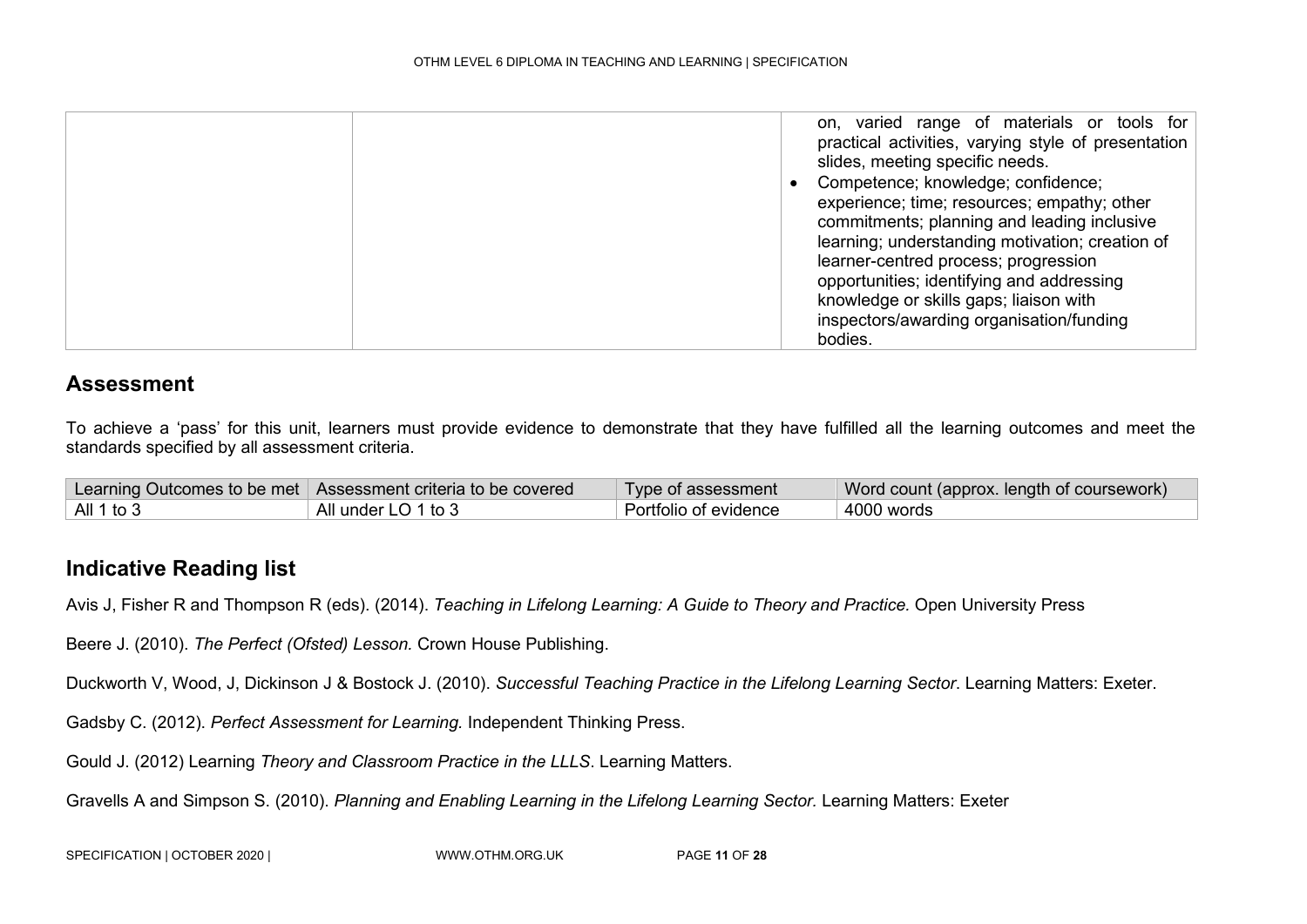#### OTHM LEVEL 6 DIPLOMA IN TEACHING AND LEARNING | SPECIFICATION

Petty G. (2009). *Evidence-Based Teaching: A Practical Approach, Second Edition.* Nelson Thornes.

Powell S and Tummons J. (2011). *Inclusive Practice in the Lifelong Learning Sector (Achieving QTLS), 1st Edition.* Learning Matters.

<span id="page-11-0"></span>Wallace S. (2011). *Teaching, Tutoring and Training in the Lifelong Learning Sector (Achieving QTLS), 4th Edition.* Learning Matters.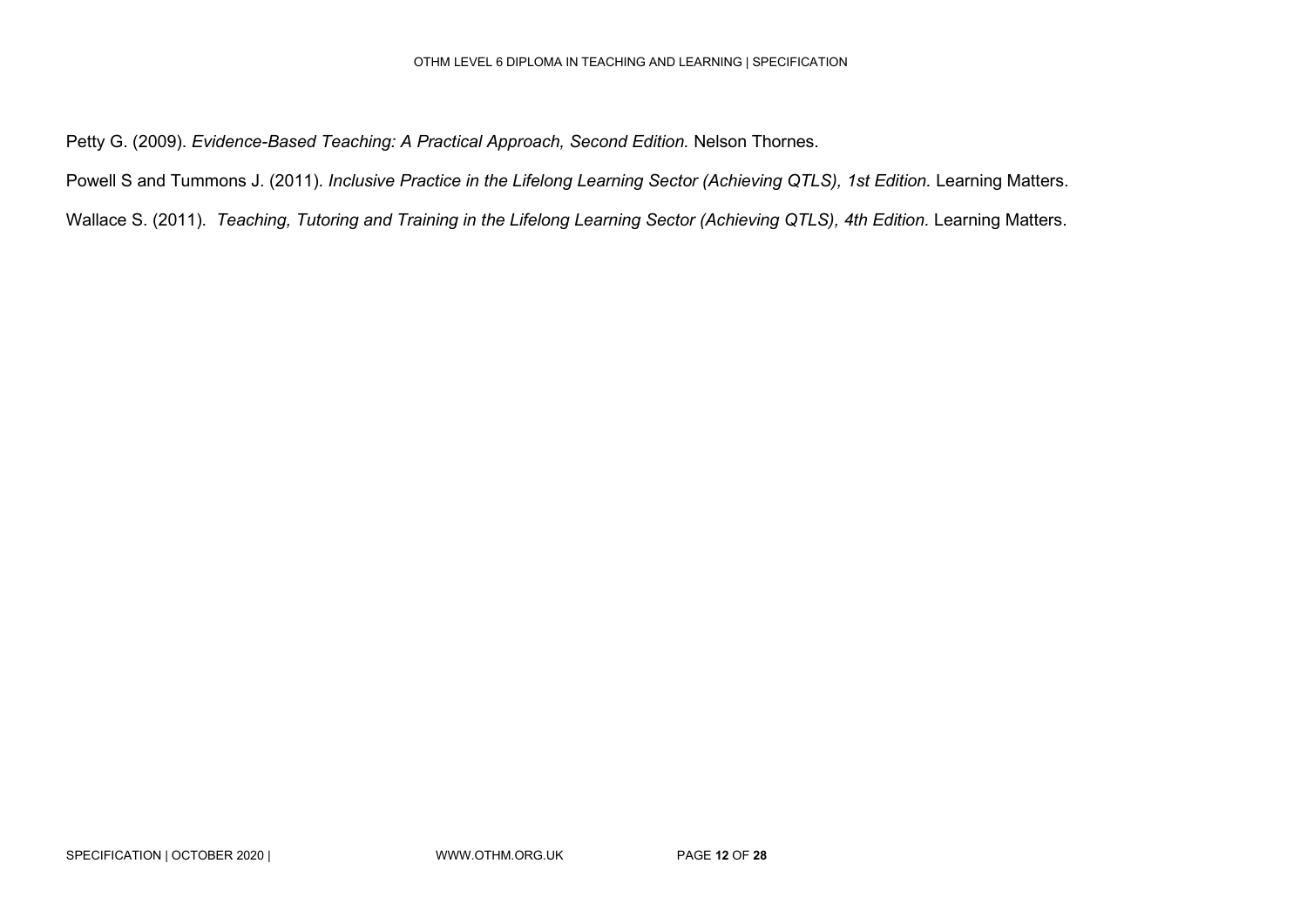### **REFLECTIVE TEACHING**

| Unit Reference Number                 | Y/618/4987                  |
|---------------------------------------|-----------------------------|
| Unit Title                            | <b>Reflective Teaching</b>  |
| Unit Level                            | 6                           |
| Number of Credits                     | 20                          |
| <b>Total Qualification Time (TQT)</b> | 200 hours                   |
| <b>Guided Learning Hours (GLH)</b>    | 80 hours                    |
| Mandatory / Optional                  | Mandatory                   |
| Sector Subject Area (SSA)             | 13.1 Teaching and lecturing |
| <b>Unit Grading Structure</b>         | Pass / Fail                 |

#### **Unit Aims**

The aim of this unit is for learners to gain knowledge and understanding of what is meant by reflective practice and how to use this to support further learning through a process of self-observation and self-evaluation. This unit will therefore introduce processes to help teachers manage their own professional development.

### **Learning Outcomes Assessment Criteria and Indicative Content**

| Learning Outcomes -<br>The learner will: | Assessment Criteria -<br>The learner can:                                                                                                                                                     | Indicative content                                                                                                                                                                                                                                                                                                                                                                                                                                                                                                                         |
|------------------------------------------|-----------------------------------------------------------------------------------------------------------------------------------------------------------------------------------------------|--------------------------------------------------------------------------------------------------------------------------------------------------------------------------------------------------------------------------------------------------------------------------------------------------------------------------------------------------------------------------------------------------------------------------------------------------------------------------------------------------------------------------------------------|
| Understand reflective practice.          | 1.1 Explain the meaning of reflective practice.<br>1.2 Evaluate theories of reflective practice.<br>1.3 Analyse the benefits to practice of reflection in<br>action and reflection on action. | Theories and approaches: e.g. Kolb-experiential<br>learning; Schön-reflection in action and reflection<br>on action; Gibbs-reflective cycle; reflecting in and-<br>on-action; Plan-Do-Review; SMART (specific,<br>measurable, achievable, realistic, time-related)<br>targets; SWOT (strengths, weaknesses,<br>opportunities, threats) analysis.<br>Definition of professional development,<br>continuous process. Potential barriers: own<br>attitudes, access to training, time, lack of<br>resources, costs, different learning styles. |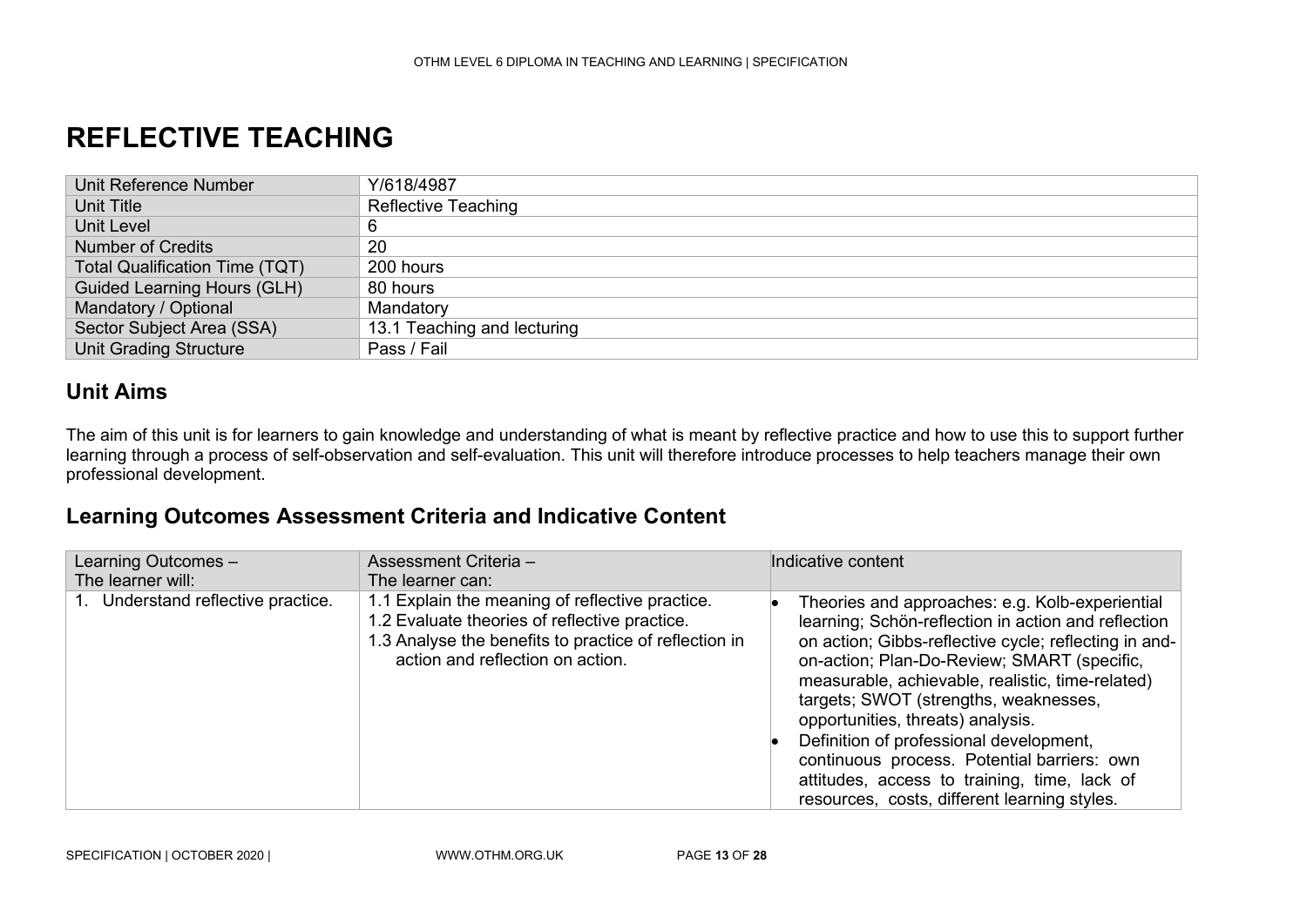| Know how to reflect on own<br>2 <sub>1</sub><br>education and training practice. | 2.1 Identify current performance requirements<br>relevant to own practice.<br>2.2 Evaluate different tools for use in reflective<br>teaching.<br>2.3 Analyse the importance of using feedback from<br>different sources to inform reflective practice.<br>2.4 Assess the extent to which own practice is<br>inclusive and promotes equality and diversity.                                                                                           | Formal and informal sources of support for<br>development: organised learning activities,<br>experience in the work setting, supervision,<br>appraisal, mentoring, coaching, presentations<br>and sharing good practice.<br>Factors when considering professional<br>development: allocation of budget, time, career<br>goals, time off. Supporting others: open up<br>discussion, observation of colleagues, share<br>good practice.            |
|----------------------------------------------------------------------------------|------------------------------------------------------------------------------------------------------------------------------------------------------------------------------------------------------------------------------------------------------------------------------------------------------------------------------------------------------------------------------------------------------------------------------------------------------|--------------------------------------------------------------------------------------------------------------------------------------------------------------------------------------------------------------------------------------------------------------------------------------------------------------------------------------------------------------------------------------------------------------------------------------------------|
| Be able to use reflection to<br>3.<br>support own professional<br>development.   | 3.1 Identify goals to improve own practice through<br>the process of reflection.<br>3.2 Review and update action plans to address<br>outcomes of reflection.<br>3.3 Review the effectiveness of newly acquired<br>knowledge and skills on practice.<br>3.4 Use technologies and resources to keep own<br>practice up to date.<br>3.5 Share knowledge, skills and improvements to<br>practice with colleagues where it is likely to be<br>of benefit. | Application of reflective practice: how and where<br>to seek information about current best practice;<br>sources of feedback on practice; seeking a<br>critique of skills, knowledge and practical<br>competence; observations; mentoring and critical<br>friend model; gathering and record information in<br>order to engage in continuing professional<br>development (CPD); influences on own<br>knowledge, skills and practical competence. |

To achieve a 'pass' for this unit, learners must provide evidence to demonstrate that they have fulfilled all the learning outcomes and meet the standards specified by all assessment criteria.

|              | Learning Outcomes to be met   Assessment criteria to be covered | Type of assessment    | Word count (approx. length of coursework) |
|--------------|-----------------------------------------------------------------|-----------------------|-------------------------------------------|
| All 1 to $3$ | All under LO 1 to 3                                             | Portfolio of evidence | 4000 words                                |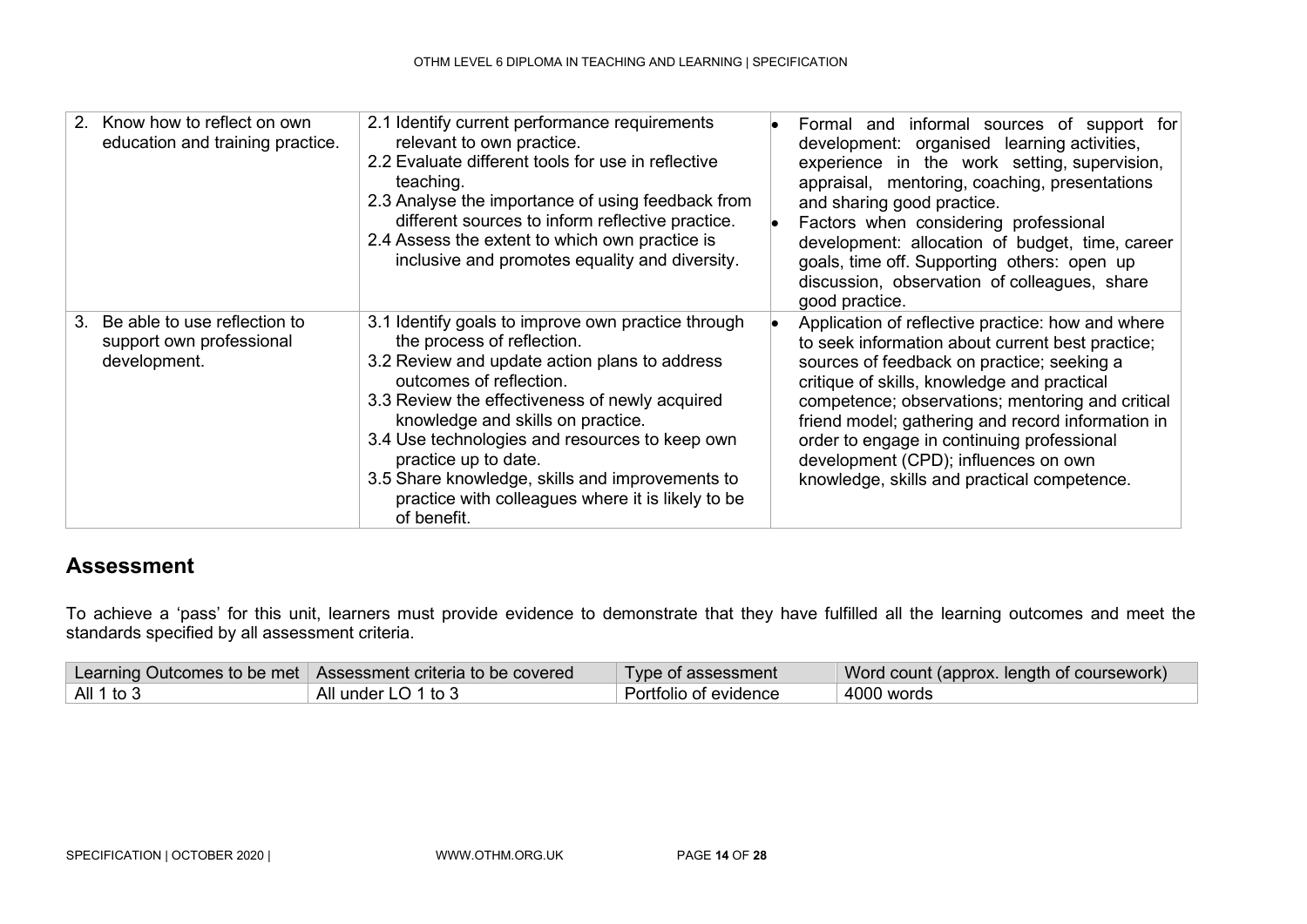### **Indicative Reading list**

Barrett, R. (2013). *The Values-Driven Organisation: Unleashing Human Potential for Performance and Profit.* Abingdon: Routledge.

Hillier, Y. (2015). *Reflective Teaching in Further and Adult Education*. London: Continuum.

Moon, J. (2000). *Reflection in Learning and Professional Development*. London: Kogan Page.

Petty, G. (2009). *Evidence Based Teaching: A Practical Approach*. Cheltenham: Nelson Thornes

Roffey-Barentsen, J & Malthouse, R. (2009). *Reflective Practice in the Lifelong Learning Sector*. Exeter: Learning Matters.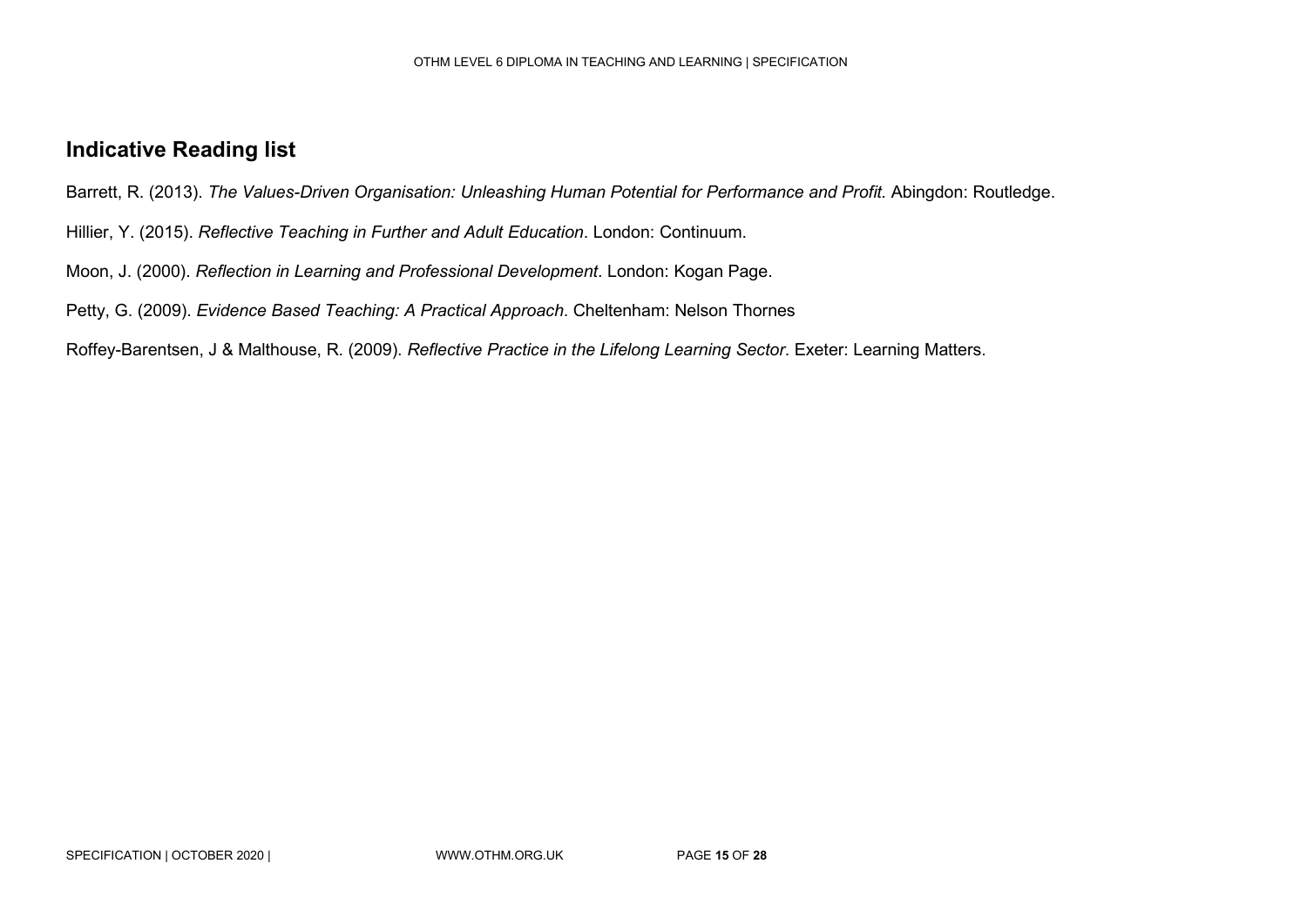### **MANAGEMENT OF CLASS DYNAMICS**

| Unit Reference Number                 | D/618/4988                          |
|---------------------------------------|-------------------------------------|
| Unit Title                            | <b>Management of Class Dynamics</b> |
| <b>Unit Level</b>                     | 6                                   |
| <b>Number of Credits</b>              | 20                                  |
| <b>Total Qualification Time (TQT)</b> | 200 hours                           |
| <b>Guided Learning Hours (GLH)</b>    | 80 hours                            |
| Mandatory / Optional                  | Mandatory                           |
| Sector Subject Area (SSA)             | 13.1 Teaching and lecturing         |
| <b>Unit Grading Structure</b>         | Pass / Fail                         |

### **Unit Aims**

The purpose of studying classroom dynamics is to learn how to set up a positive classroom atmosphere where learners feel comfortable learning and communicating with other learners and with the teacher. The aim of this unit is to develop learners' understanding of learning and development in groups, and of the dynamics involved in this. Learners will understand the use of different management methods necessary to involve learners within groups in the learning and development process.

### <span id="page-15-0"></span>**Learning Outcomes, Assessment Criteria and Indicative Content**

| Learning Outcomes -<br>The learner will:                                  | Assessment Criteria -<br>The learner can:                                                                                                                                                                                                                                                                                                            | Indicative content                                                                                                                                                                                                                                                                                                                                                                                                                                                                                                                       |  |
|---------------------------------------------------------------------------|------------------------------------------------------------------------------------------------------------------------------------------------------------------------------------------------------------------------------------------------------------------------------------------------------------------------------------------------------|------------------------------------------------------------------------------------------------------------------------------------------------------------------------------------------------------------------------------------------------------------------------------------------------------------------------------------------------------------------------------------------------------------------------------------------------------------------------------------------------------------------------------------------|--|
| Understand the principles and<br>practices of managing class<br>dynamics. | 1.1 Analyse the characteristics of group environments<br>that facilitate learning and development.<br>1.2 Evaluate strategies to manage group dynamics.<br>1.3 Describe ways to involve learners in the<br>management of their own learning and<br>development in groups.<br>1.4 Explain how to manage barriers to individual<br>learning in groups. | Activities at a correct level of difficulty, motivating,<br>interesting/stretching to the learner; providing<br>opportunities for stretch and challenge; to practice<br>a skill, enhancing understanding; contextualising<br>learning; preparing learning plans to personalise<br>the learning; to facilitate engagement, time<br>management, learner involvement; positive<br>reinforcement, learning environments to support<br>self-esteem and respect of the individual learner;<br>collaboration, evaluation and appraisal of needs |  |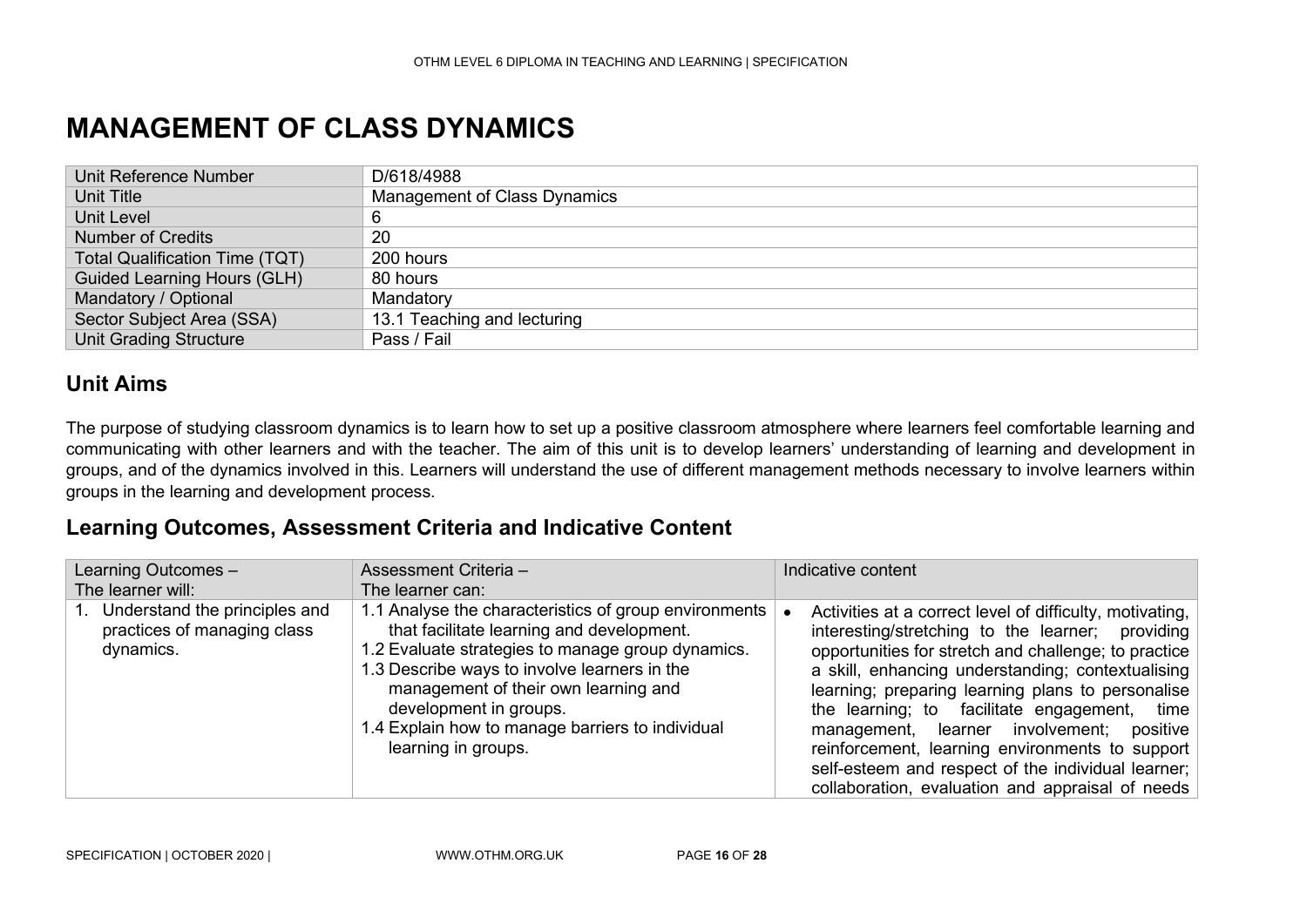|                                                                                      |                                                                                                                                                                                                                                                                                                                                                                                                                       |           | and interests; redesign, new learning activities;<br>relevant professional development activities;<br>focus on learner engagement; disseminate good<br>practice.                                                                                                                                                                                                                                                                                                                                                                                                                                                                                             |
|--------------------------------------------------------------------------------------|-----------------------------------------------------------------------------------------------------------------------------------------------------------------------------------------------------------------------------------------------------------------------------------------------------------------------------------------------------------------------------------------------------------------------|-----------|--------------------------------------------------------------------------------------------------------------------------------------------------------------------------------------------------------------------------------------------------------------------------------------------------------------------------------------------------------------------------------------------------------------------------------------------------------------------------------------------------------------------------------------------------------------------------------------------------------------------------------------------------------------|
| 2. Understand how to manage<br>group learning environments.                          | 2.1 Examine the impact of class dynamics on<br>learning.<br>2.2 Explain how to facilitate collaboration and<br>learning between group members.<br>2.3 Explain how to use motivational approaches to<br>engage group learning.<br>2.4 Evaluate behaviour management solutions<br>utilised in class.                                                                                                                    |           | Supporting<br>building<br>confidence,<br>learning,<br>engaging and motivating,<br>facilitating skill and<br>knowledge<br>development,<br>agreeing<br>and<br>achievement of goals, source of guidance; use of<br>listening<br>skills,<br>observation, application of<br>knowledge.<br>Tutorial planning, theories and principles of<br>assessment, Evolution and development of<br>inclusive learning, technologies to facilitate<br>learning, models of communication, application of<br>theories and models of behaviour management to<br>teaching and learning, giving feedback to<br>learners, applying theoretical concepts to own<br>teaching practice. |
| Understand how to manage<br>3.<br>learning in groups to comply<br>with requirements. | 3.1 Explain how to support learner's rights in relation<br>to equality, diversity and inclusion.<br>3.2 Describe how to minimise risks to the security,<br>safety, health, and wellbeing of learners in<br>groups.<br>3.3 Explain how to manage confidentiality in relation<br>to group information exchange.<br>3.4 Explain how to maintain records in accordance<br>with legislatory and organisational procedures. |           | Responsibilities: support, facilitation of learning,<br>identification of learning needs and styles, liaison<br>with other practitioners<br>Ensuring currency and validity of knowledge and<br>practice, design and production of learning and<br>support materials, monitoring of learner progress,<br>assessment, moderation.<br>Safe storage of reports and records, used only for<br>specified purpose, kept for identified amount of<br>time, safe disposal of records no longer required                                                                                                                                                               |
| 4. Understand how to assess the<br>classroom dynamics.                               | 4.1 Explain the tools that can be used to assess<br>classroom dynamics.<br>4.2 Explain how to use peer observation, learner<br>feedback and recordings.                                                                                                                                                                                                                                                               | $\bullet$ | Identify learning needs, plan and design learning,<br>deliver learning, evaluate learning outcomes,<br>research and analyse needs on an ongoing basis.<br>Use of learning needs analysis, training needs<br>analysis, questionnaire, feedback, monitoring,<br>programme review and improvement,<br>employer<br>contact.                                                                                                                                                                                                                                                                                                                                      |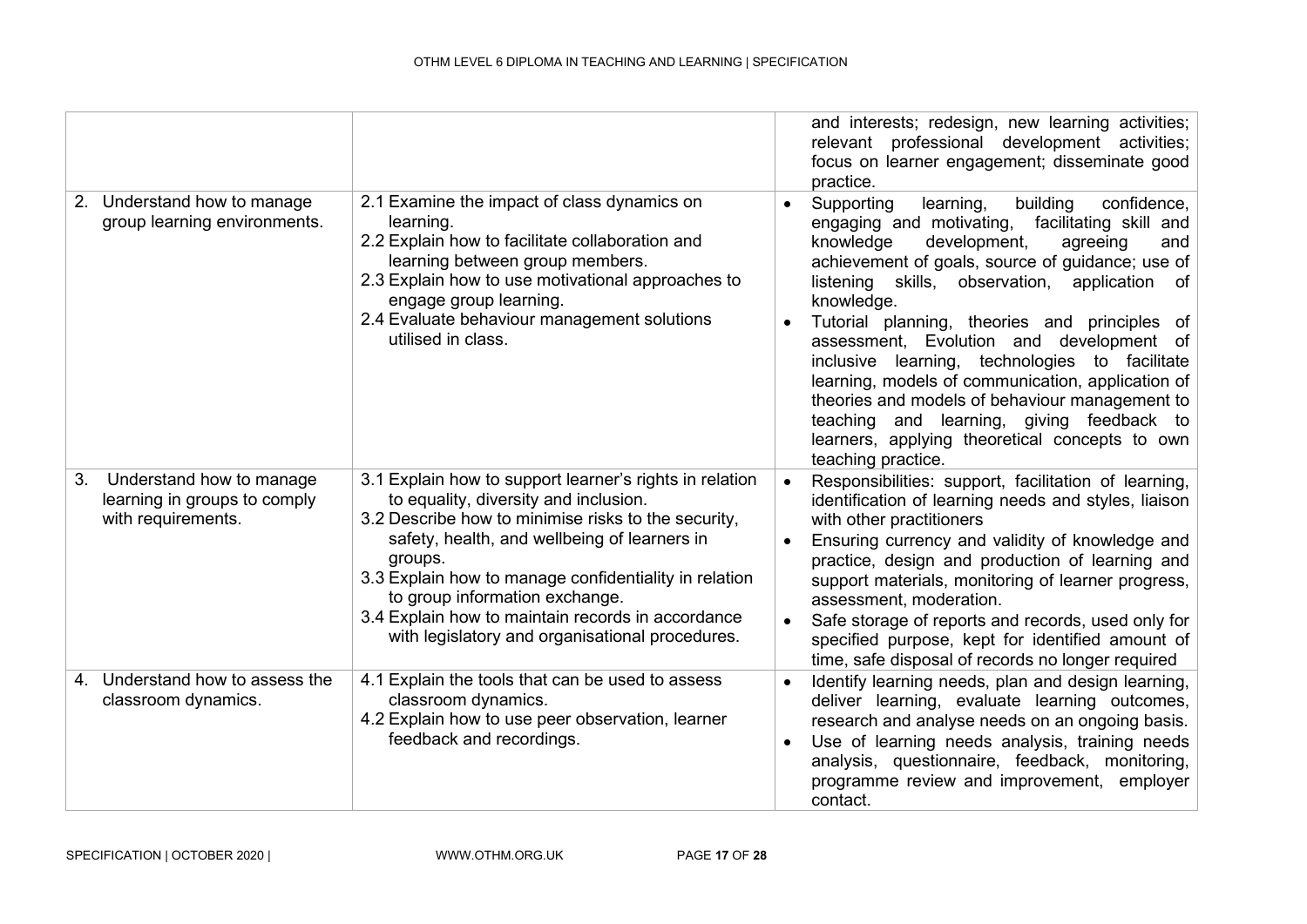To achieve a 'pass' for this unit, learners must provide evidence to demonstrate that they have fulfilled all the learning outcomes and meet the standards specified by all assessment criteria.

|            | Learning Outcomes to be met Assessment criteria to be covered | Type of assessment    | Word count (approx. length of coursework) |
|------------|---------------------------------------------------------------|-----------------------|-------------------------------------------|
| All 1 to 4 | All under LO 1 to 4                                           | Portfolio of evidence | 4000 words                                |

#### **Indicative Reading list**

Beadle, P. (2010). *How to teach.* Crown House, Wales

Ekins , A. Grimes, P. (2009). *Inclusion: developing an effective whole school approach.* OUP

Hook, P. and Vass, A. (2004). *Behaviour Management Pocketbook.* Teachers Pocketbooks, Hampshire

Illeris, K. (2018) *Contemporary theories of learning: learning theorists: in their own words.* Routledge: London.

Rix, J., Nind, M., Sheehy K. and Simmons, K. (2010). *Equality, Participation and Inclusion: 1, Diverse Perspectives.* Open University

Rogers, B. (2006). *Cracking the Hard Class.* Sage, London

Vizard, P. (2007). *How to manage Behaviour in Further Education.* Sage, London

Wallace, S. (2007). *Getting the Buggers Motivated in FE.* Continuum

Wright, A-M., Colquhoun, S. and Speare, J. (2007). *FE Lecturer's guide to Diversity and Inclusion.* Continuum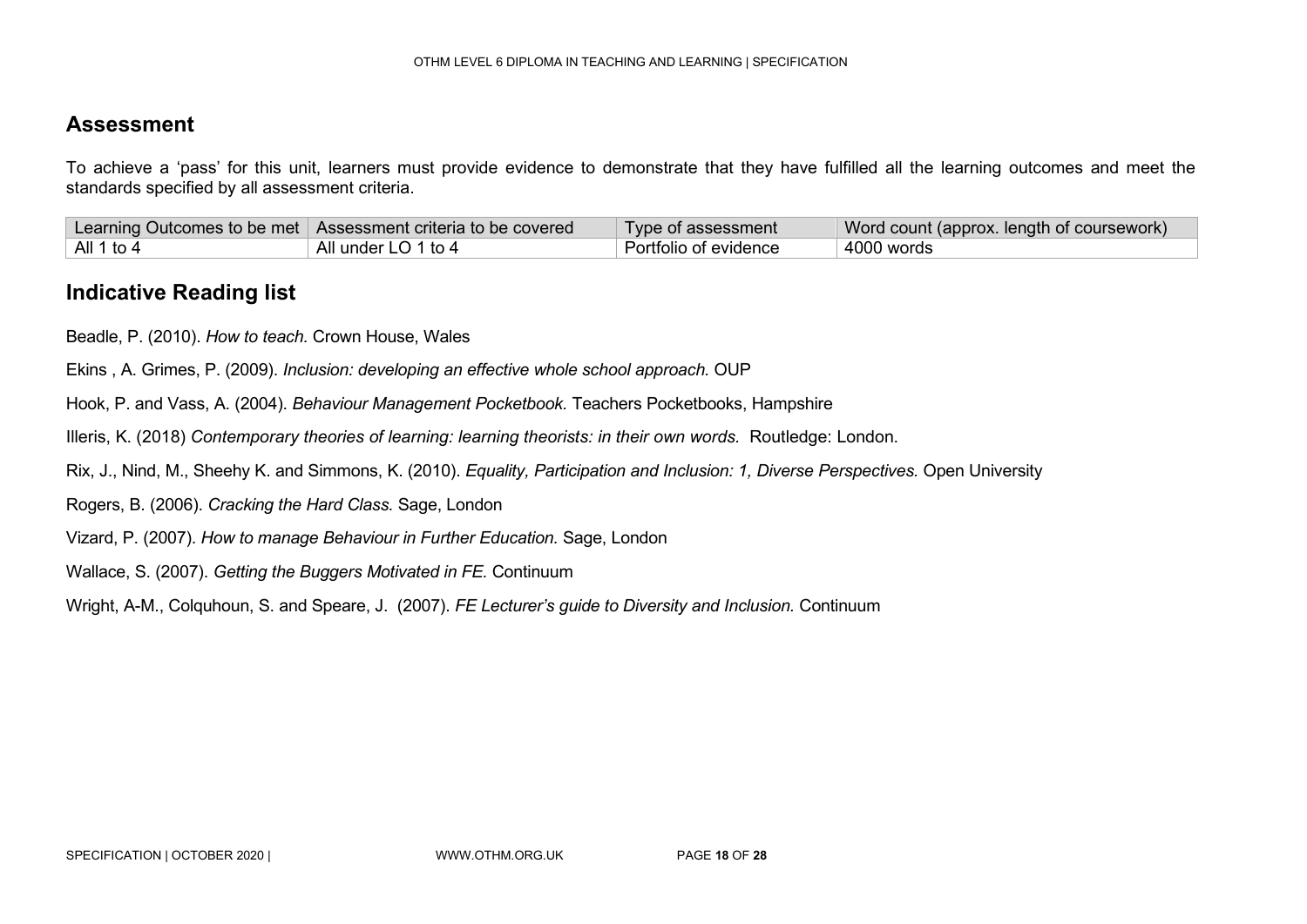### **CURRICULUM DESIGN**

| Unit Reference Number              | H/618/4989                  |
|------------------------------------|-----------------------------|
| Unit Title                         | <b>Curriculum Design</b>    |
| Unit Level                         |                             |
| <b>Number of Credits</b>           | 20                          |
| Total Qualification Time (TQT)     | $200$ hours                 |
| <b>Guided Learning Hours (GLH)</b> | 80 hours                    |
| Mandatory / Optional               | Mandatory                   |
| Sector Subject Area (SSA)          | 13.1 Teaching and lecturing |
| <b>Unit Grading Structure</b>      | Pass / Fail                 |

### **Unit Aims**

The aim of this unit is to develop learners' understanding of how to plan and design curriculums to support education and training. This will include exploration of different approaches to curriculum design and development.

#### <span id="page-18-0"></span>**Learning Outcomes, Assessment Criteria and Indicative Content**

| Learning Outcomes -<br>The learner will:                          | Assessment Criteria -<br>The learner can:                                                                                                                                                                                                                                                                                                                                         | Indicative Content                                                                                                                                                                                                                                                                                                                                                                                                                                                                                                                                       |
|-------------------------------------------------------------------|-----------------------------------------------------------------------------------------------------------------------------------------------------------------------------------------------------------------------------------------------------------------------------------------------------------------------------------------------------------------------------------|----------------------------------------------------------------------------------------------------------------------------------------------------------------------------------------------------------------------------------------------------------------------------------------------------------------------------------------------------------------------------------------------------------------------------------------------------------------------------------------------------------------------------------------------------------|
| Understand approaches to<br>curriculum design and<br>development. | 1.1 Analyse the purpose of curriculum design and<br>development.<br>1.2 Evaluate approaches and models of curriculum<br>design and development used.<br>1.3 Explain the importance of learner feedback when<br>developing curriculum.<br>1.4 Analyse how to manage risks when developing<br>curriculum.<br>1.5 Evaluate methodologies used to monitor and<br>evaluate curriculum. | Social,<br>political, and economic context of<br>$\bullet$<br>education and training, contemporary issues and<br>policies in education and training, professionalism,<br>dual professionalism and professional values,<br>organisational policies; quality assurance and<br>improvement arrangements, ideologies, theories,<br>models and instances of curriculum development<br>design and evaluation, inclusive curriculum<br>development and design, impact of the social,<br>political and economic context on curriculum<br>development and design. |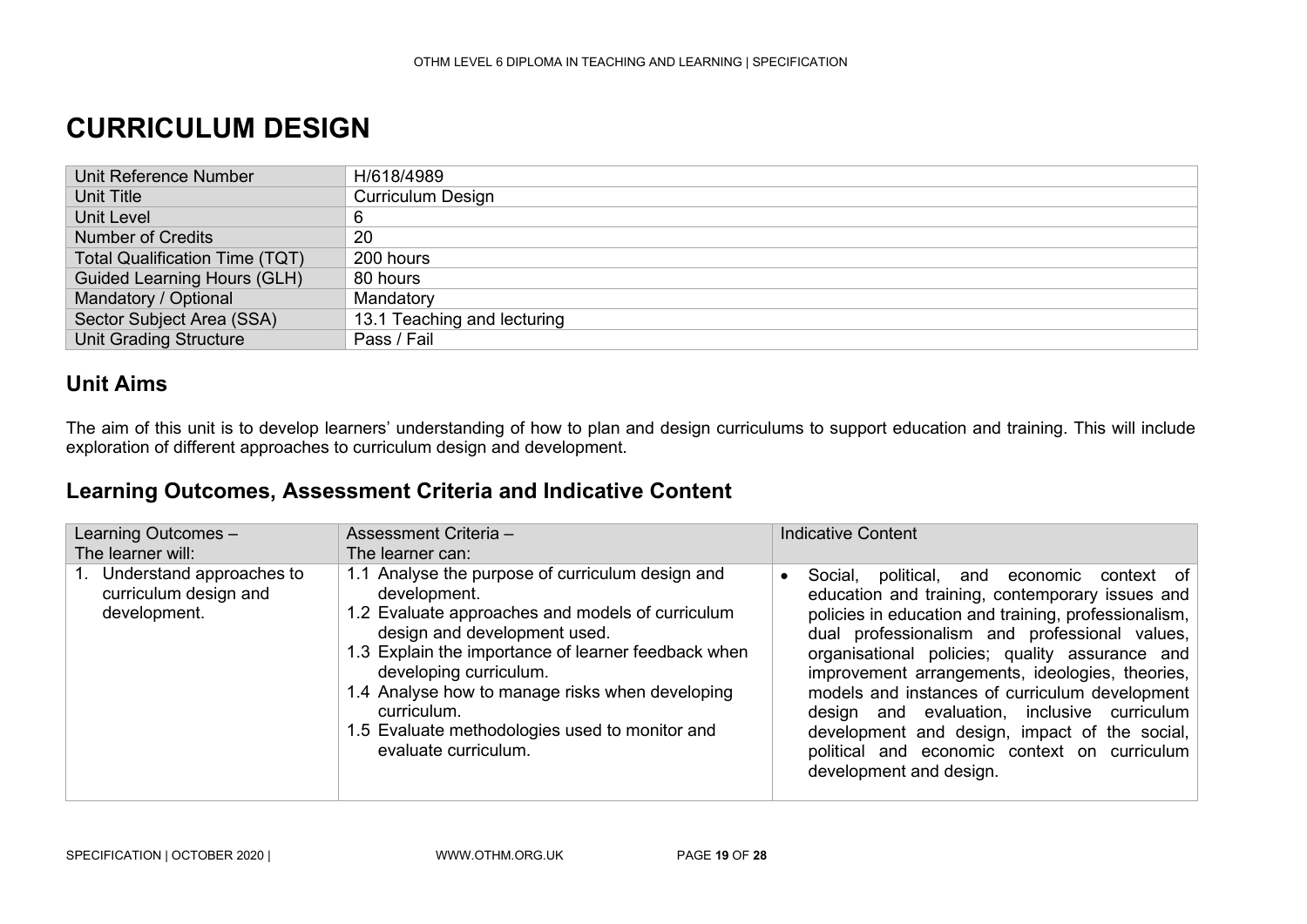| 2. Be able to develop<br>curriculum.   | 2.1 Identify the learning objectives and outcomes<br>required for curriculum design.<br>2.2 Develop a curriculum for an education and training<br>programme.<br>2.3 Plan assessment approaches to meet the learning<br>outcomes of curriculum following the necessary<br>guidelines.<br>2.4 Produce resources to support the curriculum. | $\bullet$              | Evolution and development of inclusive learning;<br>technologies to enable inclusive learning, theories<br>and models of communication, application of<br>theories and models of behaviour management to<br>teaching and learning, meeting regulatory, legal<br>and awarding organisation requirements; theories<br>and models of behaviour management as this<br>relates to individuals and groups, theories of<br>learning and their applications, application of<br>theories to teaching and learning,<br>learning<br>of theories<br>models<br>and<br>application<br>of ∣<br>communication to education and training. |
|----------------------------------------|------------------------------------------------------------------------------------------------------------------------------------------------------------------------------------------------------------------------------------------------------------------------------------------------------------------------------------------|------------------------|--------------------------------------------------------------------------------------------------------------------------------------------------------------------------------------------------------------------------------------------------------------------------------------------------------------------------------------------------------------------------------------------------------------------------------------------------------------------------------------------------------------------------------------------------------------------------------------------------------------------------|
| Be able to review<br>3.<br>curriculum. | 3.1 Evaluate the achievement of the learning outcomes<br>of an education and training curriculum.<br>3.2 Evaluate the delivery of an education and training<br>curriculum.<br>3.3 Identify areas for improvement for the education<br>and training curriculum.<br>3.4 Make improvements to education and training<br>curriculum.         | $\bullet$<br>$\bullet$ | Facilitating feedback, observation, monitoring of<br>outcomes, evaluation, inclusion of feedback into<br>review cycle, identification of future goals and<br>objectives resulting from learning activities.<br>Strategies for reviewing curriculum.<br>People involved in curriculum review.                                                                                                                                                                                                                                                                                                                             |

To achieve a 'pass' for this unit, learners must provide evidence to demonstrate that they have fulfilled all the learning outcomes and meet the standards specified by all assessment criteria.

|                    | Learning Outcomes to be met   Assessment criteria to be covered | Type of assessment    | Word count (approx. length of coursework) / |
|--------------------|-----------------------------------------------------------------|-----------------------|---------------------------------------------|
| $\vert$ All 1 to 3 | All under LO 1 to 3                                             | Portfolio of evidence | 4000 words                                  |

### **Indicative Reading list**

Cullen, R., Harris, M., Hill, R.R. and Wemer, M. (2012). *Learner-Centered Curriculum: Design and Implementation.* Jossey-Bass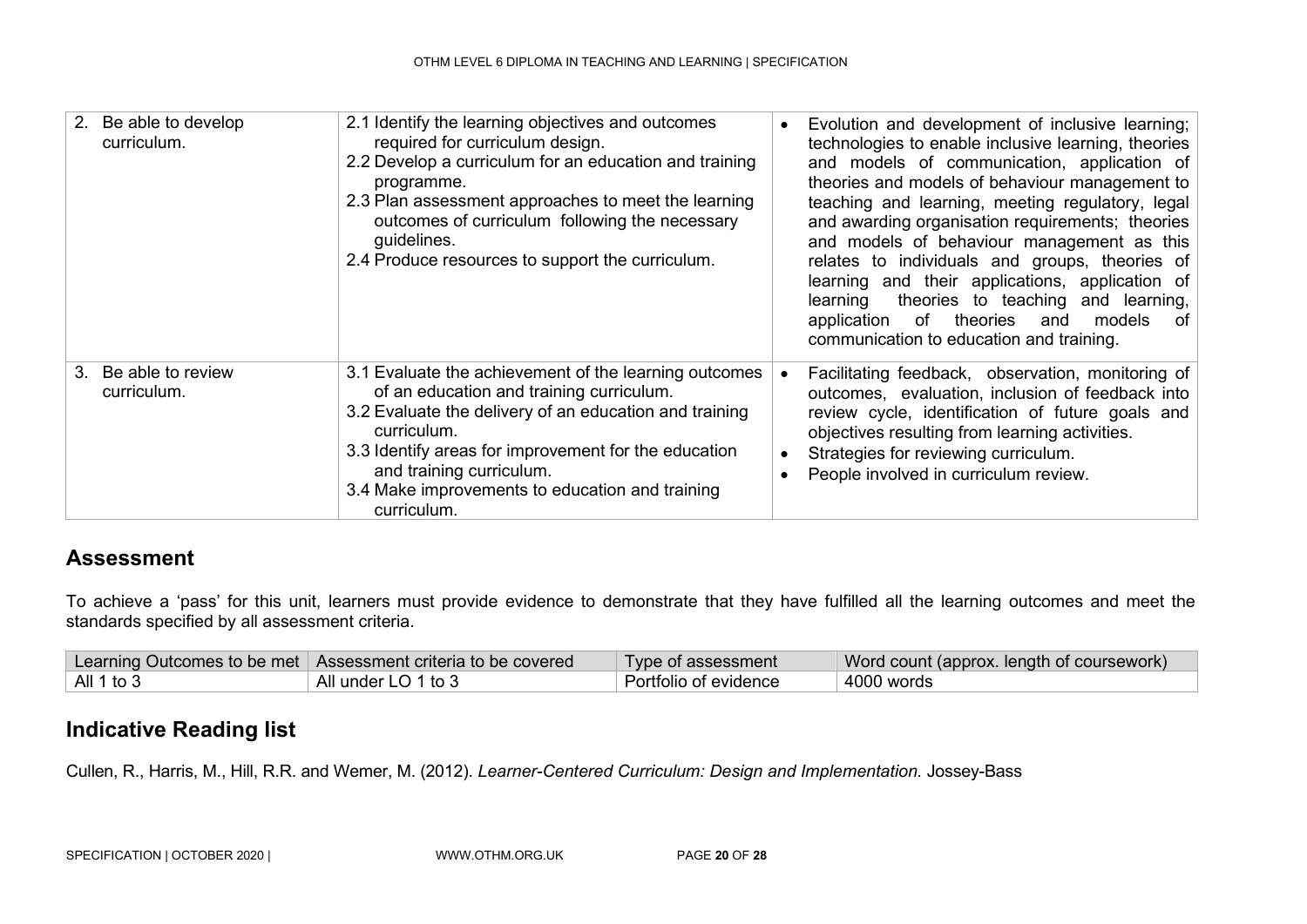Duckworth, V. and Tummons, J. (2010). *Contemporary Issues in Lifelong Learning.* OU Press

Gewirtz, S., Mahony, P., Hextall, I. and Cribb, A. (2008). *Changing Teacher Professionalism: International trends, challenges and ways forward (Improving Learning).* Routledge

Kelly, A.V. (2012). *The Curriculum: Theory and Practice.* Sage

Tummons, J. (2010). *Curriculum Studies in the Lifelong Learning Sector.* Learning Matters

Wenger, E. (2000). *Communities of Practice: Learning, Meaning, and Identity.* Cambridge University Press.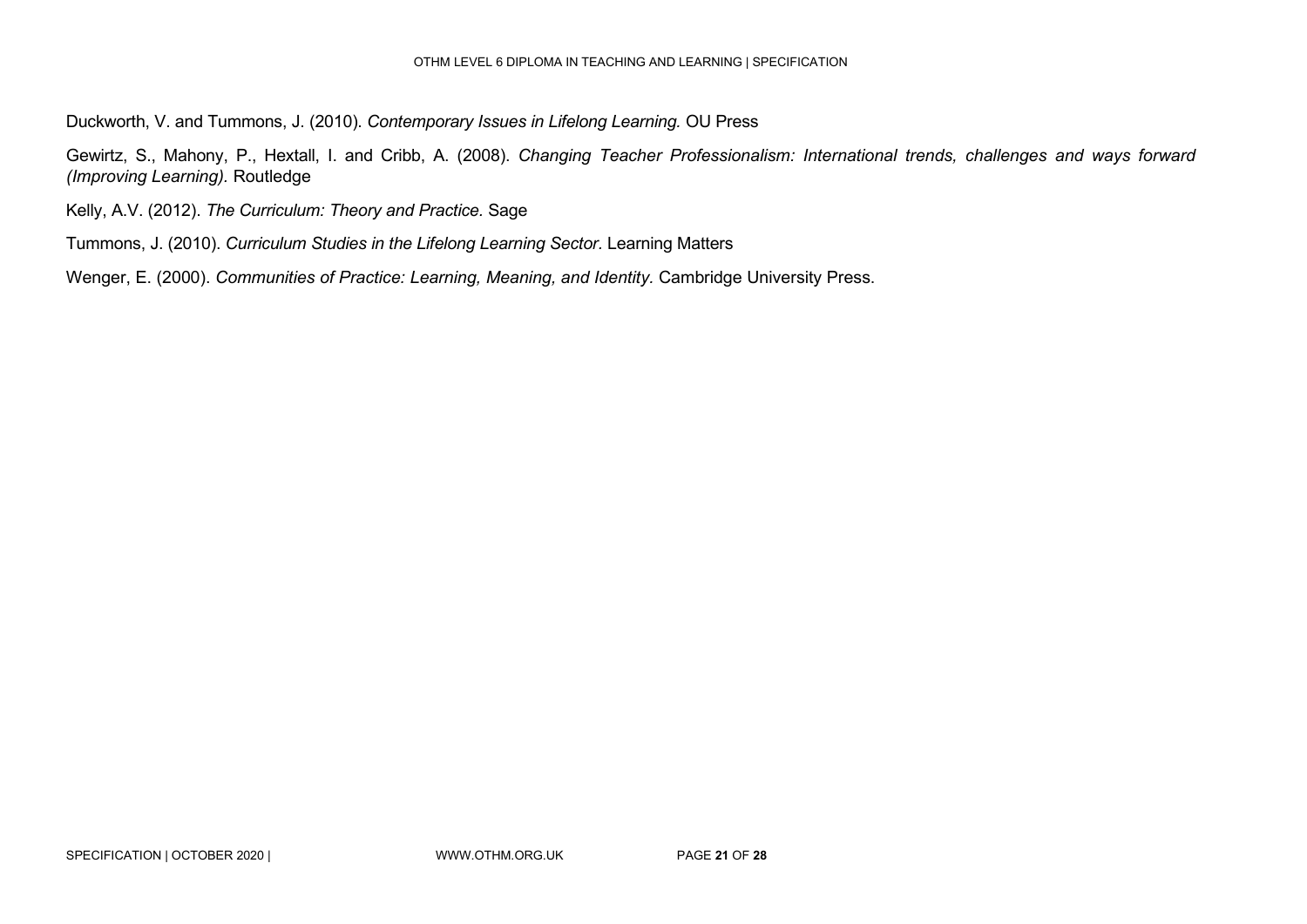### **INTEGRATED EDUCATION**

| Unit Reference Number                 | Y/618/4990                  |
|---------------------------------------|-----------------------------|
| Unit Title                            | Integrated Education        |
| Unit Level                            | 6                           |
| <b>Number of Credits</b>              | 20                          |
| <b>Total Qualification Time (TQT)</b> | 200 hours                   |
| <b>Guided Learning Hours (GLH)</b>    | 80 hours                    |
| Mandatory / Optional                  | Mandatory                   |
| Sector Subject Area (SSA)             | 13.1 Teaching and lecturing |
| <b>Unit Grading Structure</b>         | Pass / Fail                 |

### **Unit Aims**

The aim of this unit is to develop learners' understanding of how integrated learning can meet the different types of learner needs. The unit also explores ways to develop an inclusive learning environment.

### <span id="page-21-0"></span>**Learning Outcomes, Assessment Criteria and Indicative Content**

| Learning Outcomes -                                        | Assessment Criteria -                                                                                                                                                                                                                                               | <b>Indicative Content</b>                                                                                                                                                                                                                                                                                                                                                                                                                                                                                                                                                                 |
|------------------------------------------------------------|---------------------------------------------------------------------------------------------------------------------------------------------------------------------------------------------------------------------------------------------------------------------|-------------------------------------------------------------------------------------------------------------------------------------------------------------------------------------------------------------------------------------------------------------------------------------------------------------------------------------------------------------------------------------------------------------------------------------------------------------------------------------------------------------------------------------------------------------------------------------------|
| The learner will:                                          | The learner can:                                                                                                                                                                                                                                                    |                                                                                                                                                                                                                                                                                                                                                                                                                                                                                                                                                                                           |
| Understand how to promote<br>equality and value diversity. | 1.1 Explain ways to promote equality and value<br>diversity in the learning environment.<br>1.2 Evaluate inclusive teaching and learning<br>approaches to meet the needs of learners.<br>1.3 Analyse how to establish a safe and inclusive<br>learning environment. | Safe and secure learning environment, inclusion,<br>choice, management of aspects relating to equality<br>and diversity, promote appropriate behaviour,<br>delivering legislative requirements, organisational<br>requirements for health and safety, safeguarding,<br>security of self and learners.<br>Own role, responsibilities and limitations; reflect on<br>the effectiveness of theories for own practice;<br>reflect on own practice in promoting diversity,<br>equality and inclusion; adapt ad improve practice<br>in response to taking part in evaluation and<br>reflection. |

SPECIFICATION | OCTOBER 2020 | WWW.OTHM.ORG.UK PAGE **22** OF **28**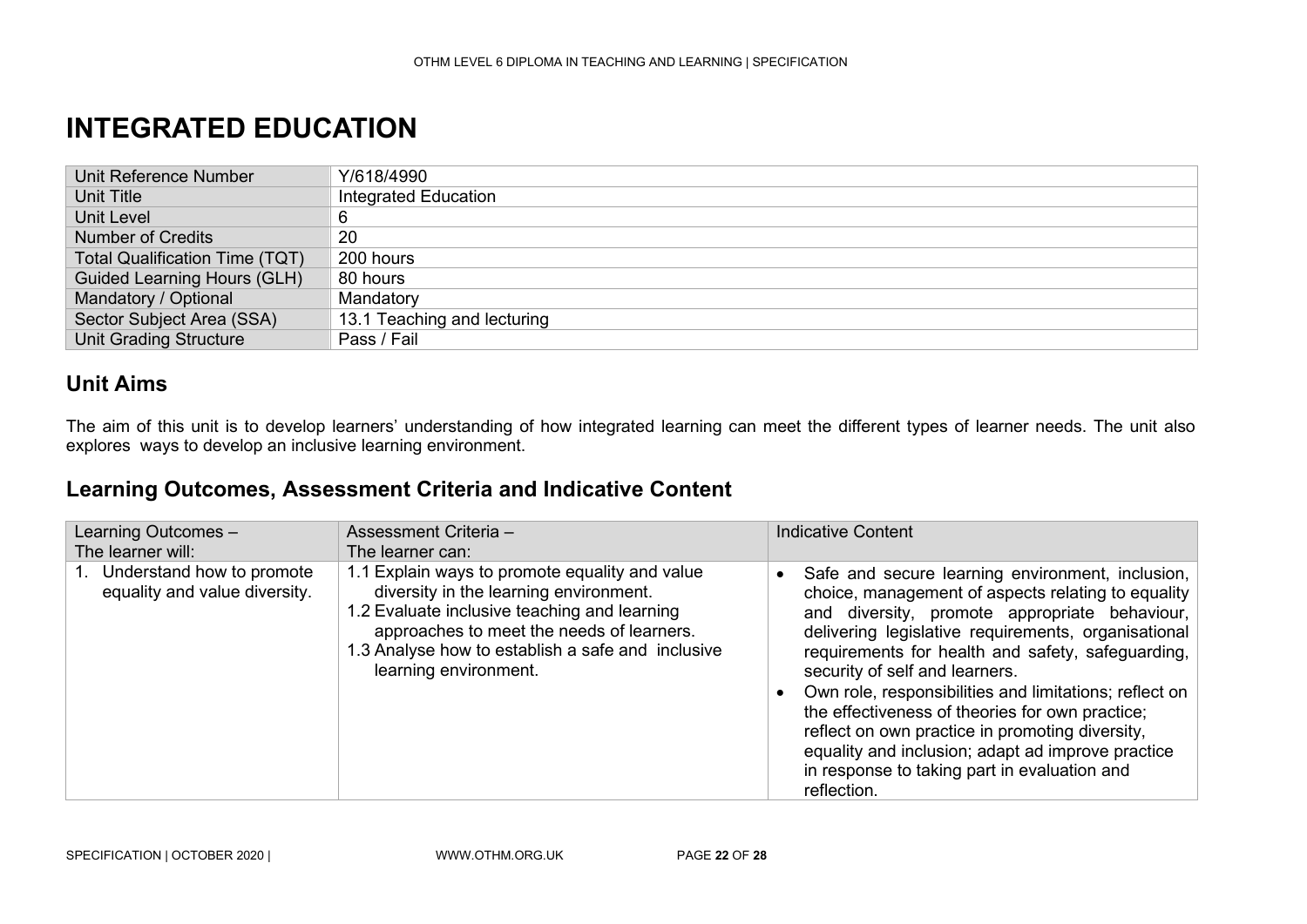| 2. Understand special<br>educational needs.                                | 2.1 Explain special needs.<br>2.2 Describe factors impacting on the development of<br>learners and how they learn.<br>2.3 Analyse strategies to support learners with special<br>needs.                                                                                                                                                                        | Special educational needs-learning difficulties or<br>disabilities that make it harder for children to learn<br>than most children of the same age.<br>Health and safety, equality and diversity, data<br>protection, skills, knowledge and understanding<br>requirements, timescales, resource requirements,<br>funding restrictions, required outcomes, monitoring<br>of process, progress and product, requirements of<br>sector standards, awarding organisations.                                                                                                                                                                                                                                                                                                                                       |
|----------------------------------------------------------------------------|----------------------------------------------------------------------------------------------------------------------------------------------------------------------------------------------------------------------------------------------------------------------------------------------------------------------------------------------------------------|--------------------------------------------------------------------------------------------------------------------------------------------------------------------------------------------------------------------------------------------------------------------------------------------------------------------------------------------------------------------------------------------------------------------------------------------------------------------------------------------------------------------------------------------------------------------------------------------------------------------------------------------------------------------------------------------------------------------------------------------------------------------------------------------------------------|
| 3. Understand the use of<br>assessment to determine<br>learning goals.     | 3.1 Explain why it is important to identify and meet the<br>individual needs of learners.<br>3.2 Analyse the role and use of diagnostic assessment<br>in agreeing individual learning goals.<br>3.3 Evaluate methods of assessment to agree<br>individual learning goals with learners.                                                                        | Approaches: methods/procedures to overcome<br>particular communication challenges e.g. those<br>with learning difficulties, hearing impaired, visually<br>impaired, English as a second language; use of<br>feedback skills to facilitate communication and<br>workplace<br>relationships; persuasion and negotiation skills<br>appropriate to different situations and people.<br>Lead and manage learning: skills; competence;<br>confidence;<br>knowledge;<br>experience;<br>time:<br>resources; empathy; other commitments; planning<br>and leading inclusive learning; understanding<br>motivation; creation of learner-centred process;<br>opportunities;<br>identifying<br>progression<br>and<br>addressing knowledge or skills gaps; liaison with<br>inspectors/awarding organisation/funding bodies |
| 4. Understand how to integrate<br>all learners in the learning<br>process. | 4.1 Analyse strategies used to integrate learners with<br>special education needs into mainstream classes.<br>4.2 Explain how to create individualised education or<br>learning plans for learners with special educational<br>needs.<br>4.3 Describe ways in which teaching and learning<br>plans can be adapted to meet the individual needs<br>of learners. | Relevance of the communication cycle for effective<br>communication; selecting an appropriate tone,<br>language, and level of formality;<br>sequenced<br>delivery linked to assessment; skills development;<br>integrated approach; e-learning; distance or<br>blended approach; staffing; adapting language;<br>recognising and addressing barriers; engaging<br>learners in own communication.                                                                                                                                                                                                                                                                                                                                                                                                             |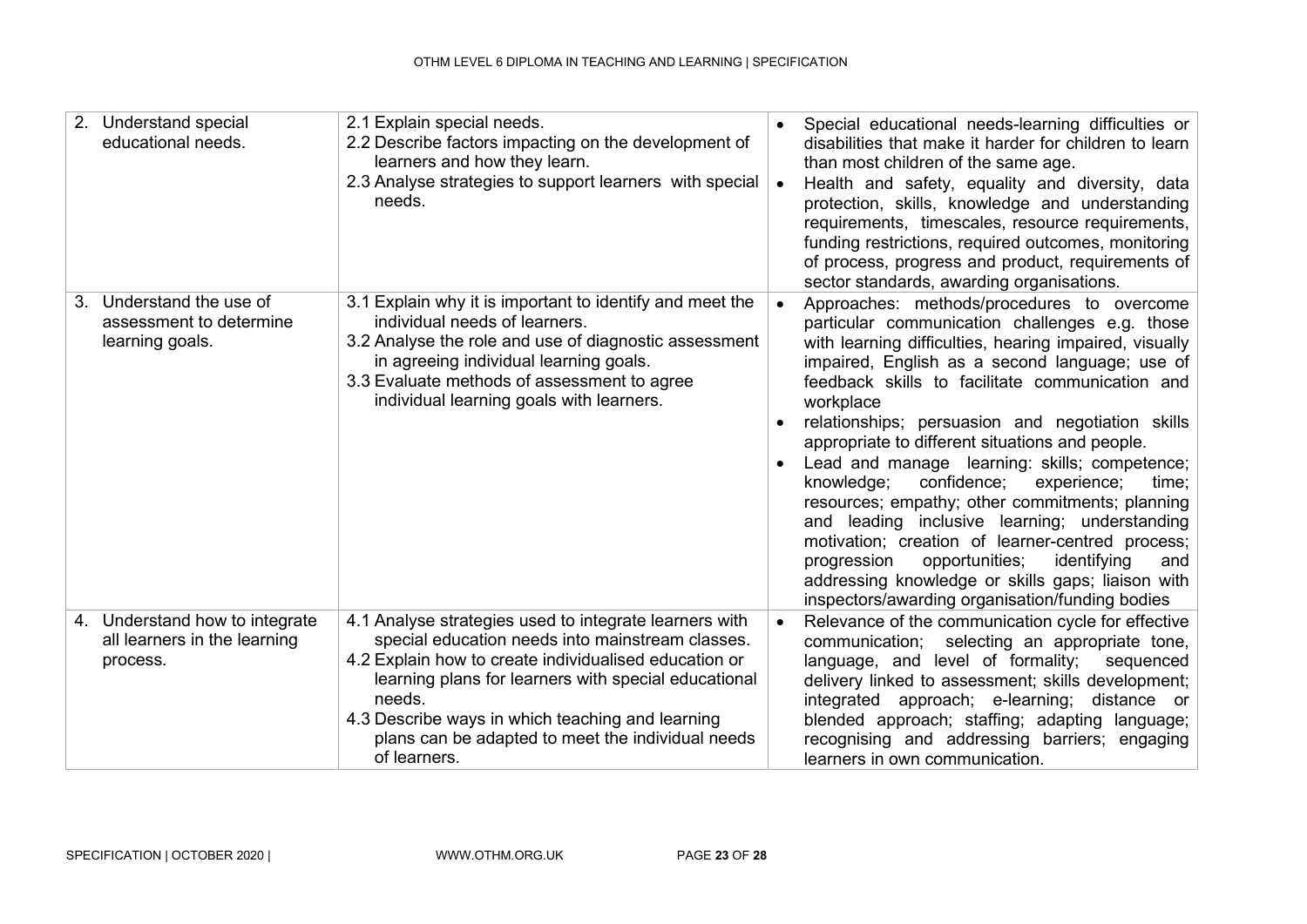To achieve a 'pass' for this unit, learners must provide evidence to demonstrate that they have fulfilled all the learning outcomes and meet the standards specified by all assessment criteria.

|            | Learning Outcomes to be met   Assessment criteria to be covered | Type of assessment    | Word count (approx. length of coursework) |
|------------|-----------------------------------------------------------------|-----------------------|-------------------------------------------|
| All 1 to 4 | All under LO 1 to 4                                             | Portfolio of evidence | 4000 words                                |

### **Indicative Reading list**

Barrett, R. (2013). *The Values-Driven Organisation: Unleashing Human Potential for Bhatia, V.K.* (1993). Analysing genre: Language use in professional settings. London: Longman.

Bennett, M. J. (2013*). Basic concepts of intercultural communication. Paradigms, principles and practices* (2nd ed.). Boston: Intercultural Press.

Connor, U. (1996). *Contrastive rhetoric.* Cambridge: Cambridge University Press.

Connor, U., Nagelhout, E., & Rozycki, W. (Eds.). (2008). *Contrastive rhetoric: Reaching to intercultural rhetoric*. Amsterdam: John Benjamins.

Hyland, K. (2004). *Genre and second language writing*. Ann Arbor, MI: University of Michigan Press.

Jandt, F. E. (2009). *An introduction to intercultural communication: Identities in a global community*(5th ed.). Thousand Oaks: Sage.

Neuliep, J. W. (2014). *Intercultural communication: A contextual approach* (6th ed.). Thousand Oaks. CA: Sage.

Samovar, L. A., & Porter, R. E. (Eds.). (2003). *Intercultural communication: A reader* (10th ed.). Belmont, CA: Thomson Wadsworth.

Swales, J. (2008). *Research genres: Explorations and applications*. Cambridge: CUP.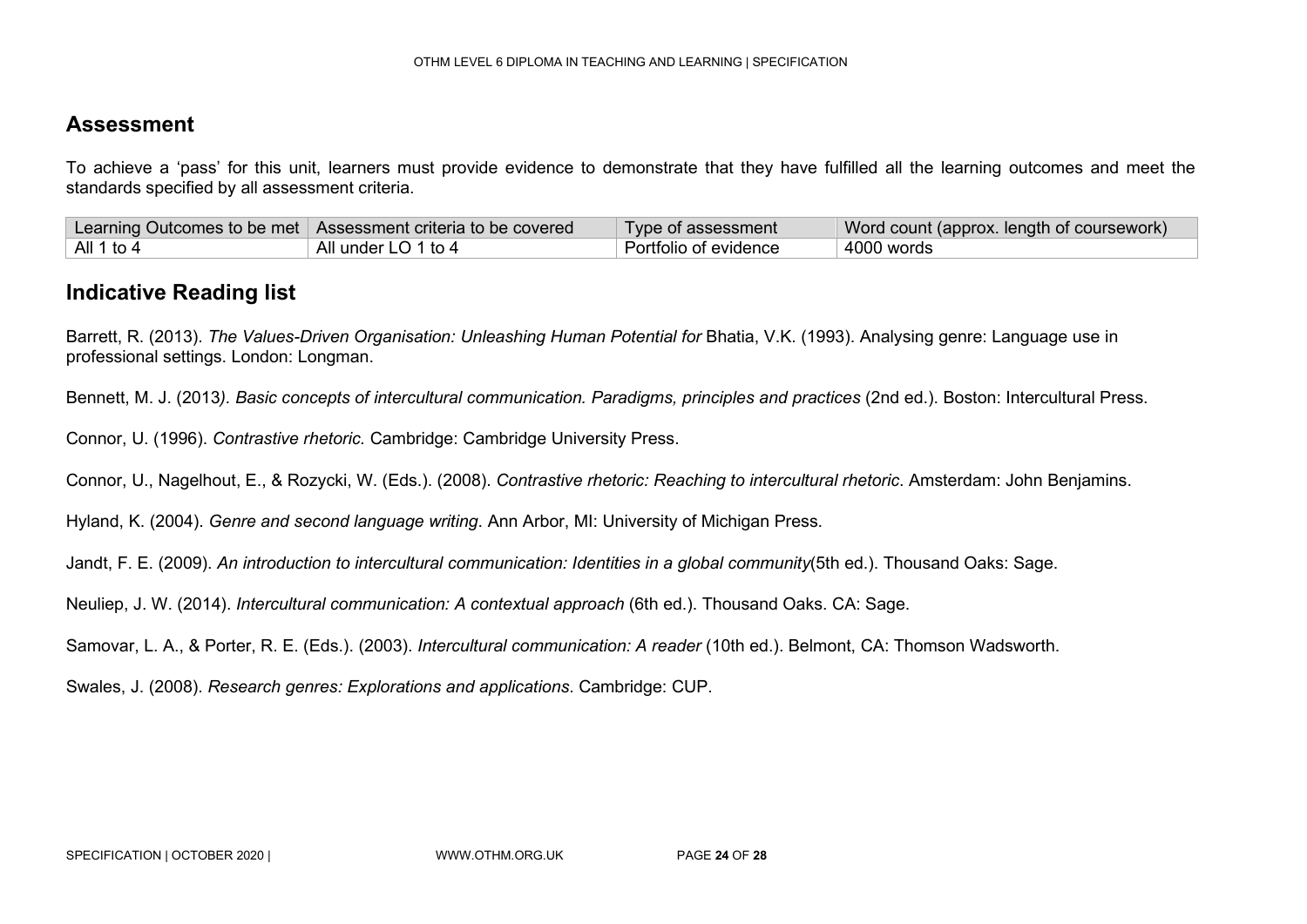### **TECHNOLOGY IN EDUCATION**

| Unit Reference Number                 | D/618/4991                     |
|---------------------------------------|--------------------------------|
| <b>Unit Title</b>                     | <b>Technology in Education</b> |
| Unit Level                            |                                |
| <b>Number of Credits</b>              | 20                             |
| <b>Total Qualification Time (TQT)</b> | 200 hours                      |
| <b>Guided Learning Hours (GLH)</b>    | 80 hours                       |
| Mandatory / Optional                  | Mandatory                      |
| Sector Subject Area (SSA)             | 13.1 Teaching and lecturing    |
| <b>Unit Grading Structure</b>         | Pass / Fail                    |

#### **Unit Aims**

The aim of this unit is to develop learners' understanding of the increasing use of technology to support teaching and learning. The learners will be able to understand how technology can enhance the learning and teaching experience. The unit also explores how technology can help address some of the main challenges faced by the education sector, including improving accessibility and inclusion and supporting improved learner outcomes.

### <span id="page-24-0"></span>**Learning Outcomes, Assessment Criteria and Indicative Content**

| Learning Outcomes -<br>The learner will:                                     | Assessment Criteria -<br>The learner can:                                                                                                                                                                       | <b>Indicative Content</b>                                                                                                                                                                                                                                                                                                                                                            |
|------------------------------------------------------------------------------|-----------------------------------------------------------------------------------------------------------------------------------------------------------------------------------------------------------------|--------------------------------------------------------------------------------------------------------------------------------------------------------------------------------------------------------------------------------------------------------------------------------------------------------------------------------------------------------------------------------------|
| Understand the role of<br>technology in supporting<br>teaching and learning. | 1.1 Examine the relationship between technology<br>and pedagogy.<br>1.2 Analyse the concept of life-long learning using<br>technology.<br>1.3 Describe changes to the role of facilitator due to<br>technology. | Subject pedagogy: e.g. concepts of specialist<br>knowledge; learner engagement; experiential<br>learning; kinesthetic principles; multisensory<br>models; taxonomy of learning; mastery learning;<br>scaffolded learning; engaging in learning process;<br>agreed and shared outcomes and goals.<br>Lifelong learning.<br>Classroom facilitator.<br>Role of technology in education. |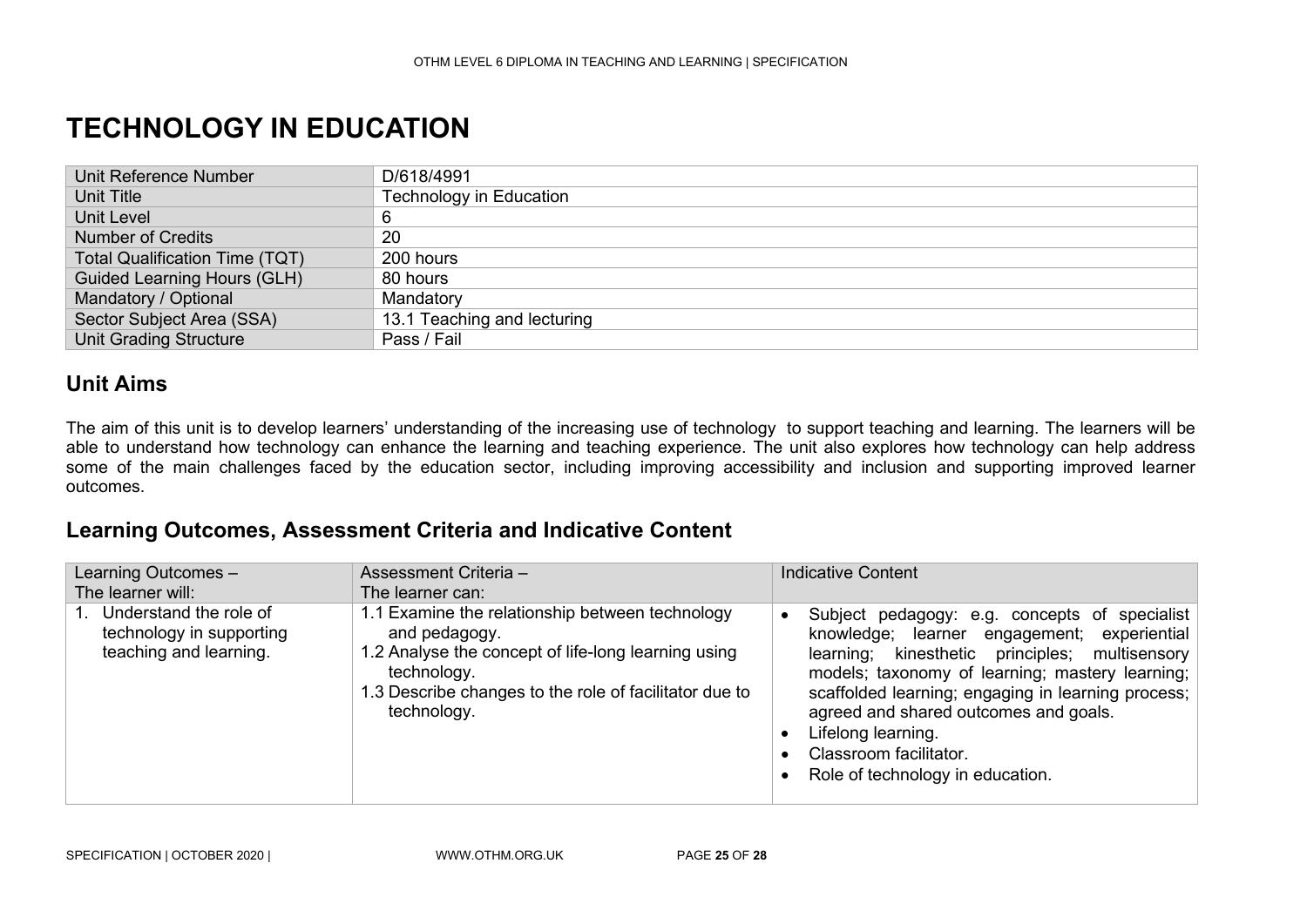| 2 <sub>1</sub> | Understand how to use<br>technology in education.           | 2.1 Evaluate technology resources and their role in<br>teaching and learning.<br>2.2 Explain how to plan the use of technology as a<br>teaching aid in a lesson.<br>2.3 Explain the need to review the use of technology<br>and its support for teaching and learning.                                                                                                                                                 |                        | Small or large group activities, discussion, skills<br>practice, role play, case studies, teamwork,<br>meeting individual and group needs, group size,<br>mix of skills and abilities, ability to implement new<br>ideas, use of social media, IT platforms,<br>considerations including creating and maintaining<br>a positive learning environment, establishing<br>shared purpose and goals, common boundaries,<br>valuing learner contributions.<br>Multi or shared use of learning materials, common<br>programme, common messaging, social<br>interaction, exchange of ideas, exchange of<br>experience, team development, development of<br>interpersonal relationships, peer assessment and<br>peer teaching, working with others, collaborative<br>approaches, shared problem solving. |
|----------------|-------------------------------------------------------------|------------------------------------------------------------------------------------------------------------------------------------------------------------------------------------------------------------------------------------------------------------------------------------------------------------------------------------------------------------------------------------------------------------------------|------------------------|-------------------------------------------------------------------------------------------------------------------------------------------------------------------------------------------------------------------------------------------------------------------------------------------------------------------------------------------------------------------------------------------------------------------------------------------------------------------------------------------------------------------------------------------------------------------------------------------------------------------------------------------------------------------------------------------------------------------------------------------------------------------------------------------------|
|                | 3. Understand how technology<br>can be used to manage data. | 3.1 Explain the data generated during teaching and<br>learning.<br>3.2 Explain how to use technology to manage learner<br>data.                                                                                                                                                                                                                                                                                        | $\bullet$<br>$\bullet$ | Performance monitoring and review, developing<br>value through sharing of resources, integration of<br>processes and procedures,<br>exchange of<br>personnel, skills and knowledge, efficiencies<br>through time,<br>money,<br>resources,<br>sharing<br>investment cost, mentoring, guiding, advising.<br>Digitalising documents.<br>Improving security.<br>GDPR.                                                                                                                                                                                                                                                                                                                                                                                                                               |
|                | 4. Be able plan and carry out<br>research using technology. | 4.1 Produce a plan for research on a chosen topic.<br>4.2 Carry out research using different sources.<br>4.3 Draft a piece of research work using appropriate<br>referencing techniques.<br>4.4 Finalise the research using the existing draft.<br>4.5 Reflect on own academic progress in relation to<br>the development of academic skills.<br>4.6 Develop an action plan for any further<br>improvement identified. | $\bullet$<br>$\bullet$ | Primary research: questionnaires; focus groups,<br>interviews. Secondary research: desk research;<br>making notes, recording sources; collating<br>information, evaluation of sources, citation and<br>reference lists.<br>Create a plan: set deadline, application of<br>research methods, schedule time, set objectives,<br>review plan.<br>Drafting work: consideration of<br>plagiarism,                                                                                                                                                                                                                                                                                                                                                                                                    |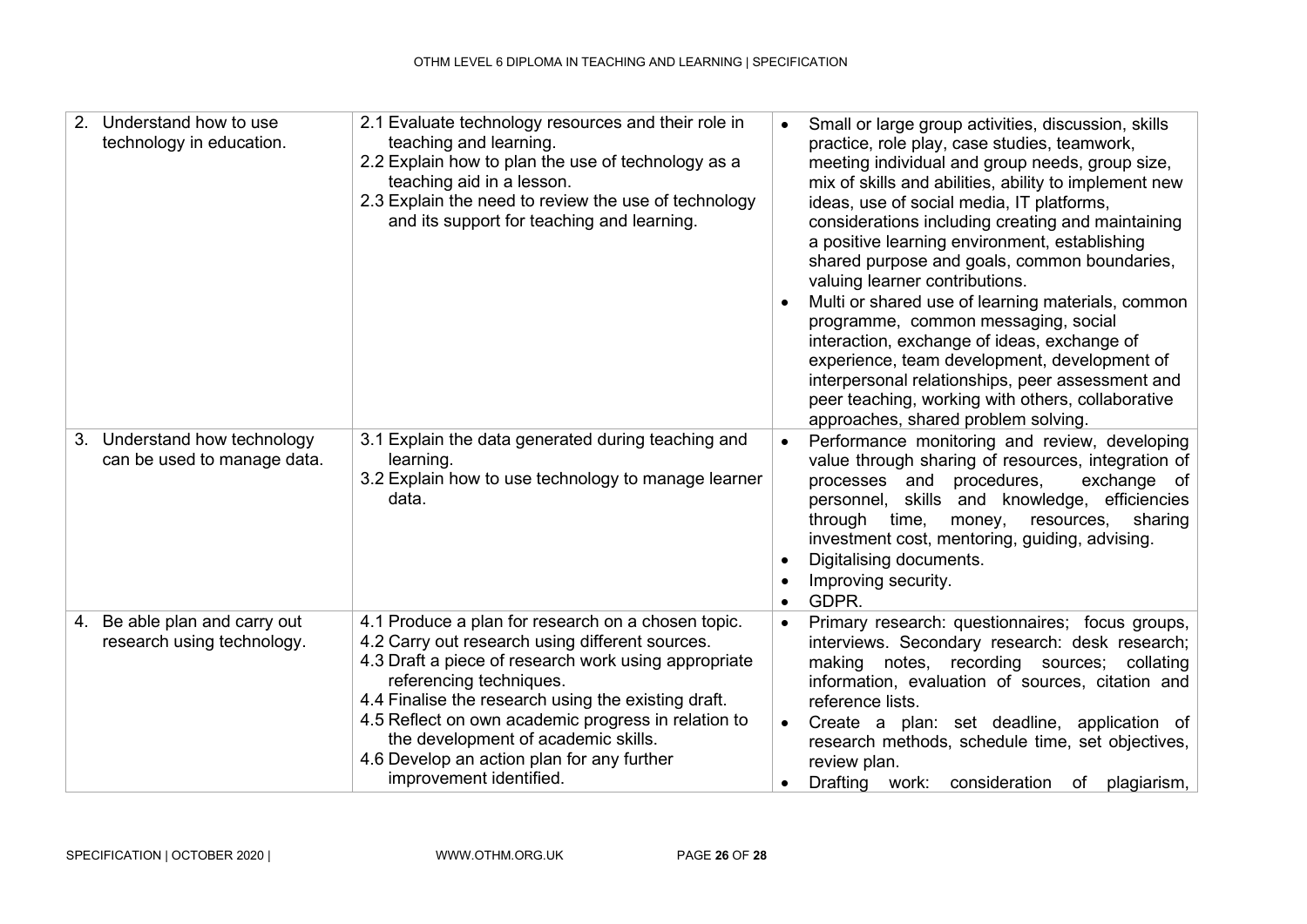| referencing, content.<br>Reviewing, editing, proof reading, amendments,<br>word count.                                                                                            |
|-----------------------------------------------------------------------------------------------------------------------------------------------------------------------------------|
| Evaluate skills development, academic abilities,<br>skills and qualities e.g. time management,<br>initiative, perseverance, motivation, flexibility,<br>strengths and weaknesses. |
| Action plan for academic development, for<br>personal development.                                                                                                                |

To achieve a 'pass' for this unit, learners must provide evidence to demonstrate that they have fulfilled all the learning outcomes and meet the standards specified by all assessment criteria.

|                    | Learning Outcomes to be met   Assessment criteria to be covered | Type of assessment    | Word count (approx. length of coursework) |
|--------------------|-----------------------------------------------------------------|-----------------------|-------------------------------------------|
| $\vert$ All 1 to 4 | All under LO 1 to 4                                             | Portfolio of evidence | 4000 words                                |

### **Indicative Reading list**

Clarke, A. (2005). *IT Skills for Successful Study*. Basingstoke: Palgrave MacMillan

Darling-Hammond, L and Oakes, J . (2019). *Preparing Teachers for Deeper Learning.* Harvard Educational Publishing Group: Cambridge, Massachusetts.

Johns, A.M. (Ed.).(2002). *Genre in the classroom: Multiple perspectives*. Mahwah, NJ: Lawrence Erlbaum.